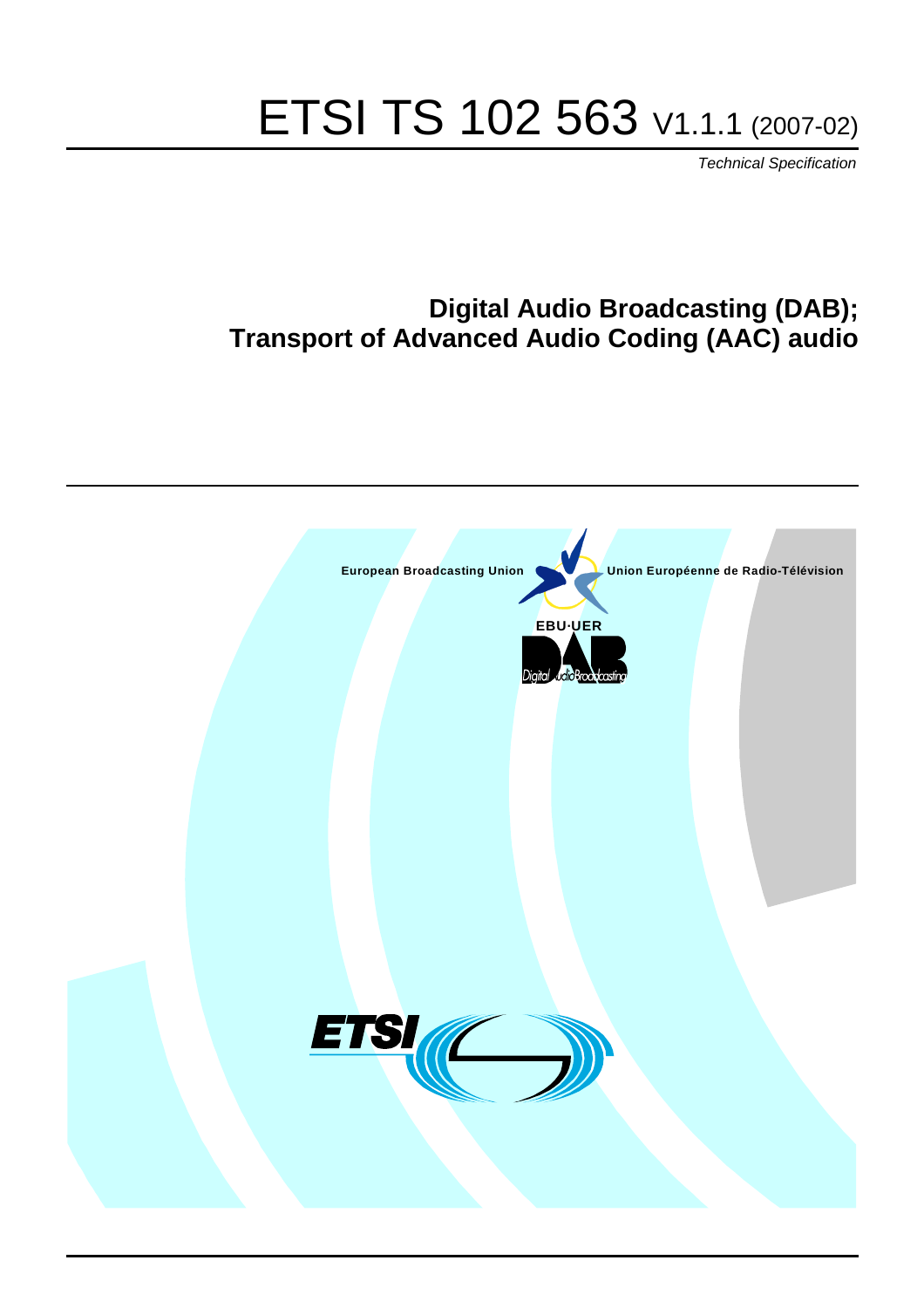Reference DTS/JTC-DAB-49

Keywords audio, broadcasting, coding, DAB, digital

#### **ETSI**

#### 650 Route des Lucioles F-06921 Sophia Antipolis Cedex - FRANCE

Tel.: +33 4 92 94 42 00 Fax: +33 4 93 65 47 16

Siret N° 348 623 562 00017 - NAF 742 C Association à but non lucratif enregistrée à la Sous-Préfecture de Grasse (06) N° 7803/88

#### **Important notice**

Individual copies of the present document can be downloaded from: [http://www.etsi.org](http://www.etsi.org/)

The present document may be made available in more than one electronic version or in print. In any case of existing or perceived difference in contents between such versions, the reference version is the Portable Document Format (PDF). In case of dispute, the reference shall be the printing on ETSI printers of the PDF version kept on a specific network drive within ETSI Secretariat.

Users of the present document should be aware that the document may be subject to revision or change of status. Information on the current status of this and other ETSI documents is available at <http://portal.etsi.org/tb/status/status.asp>

If you find errors in the present document, please send your comment to one of the following services: [http://portal.etsi.org/chaircor/ETSI\\_support.asp](http://portal.etsi.org/chaircor/ETSI_support.asp)

#### **Copyright Notification**

No part may be reproduced except as authorized by written permission. The copyright and the foregoing restriction extend to reproduction in all media.

> © European Telecommunications Standards Institute 2007. © European Broadcasting Union 2007. All rights reserved.

**DECT**TM, **PLUGTESTS**TM and **UMTS**TM are Trade Marks of ETSI registered for the benefit of its Members. **TIPHON**TM and the **TIPHON logo** are Trade Marks currently being registered by ETSI for the benefit of its Members. **3GPP**TM is a Trade Mark of ETSI registered for the benefit of its Members and of the 3GPP Organizational Partners.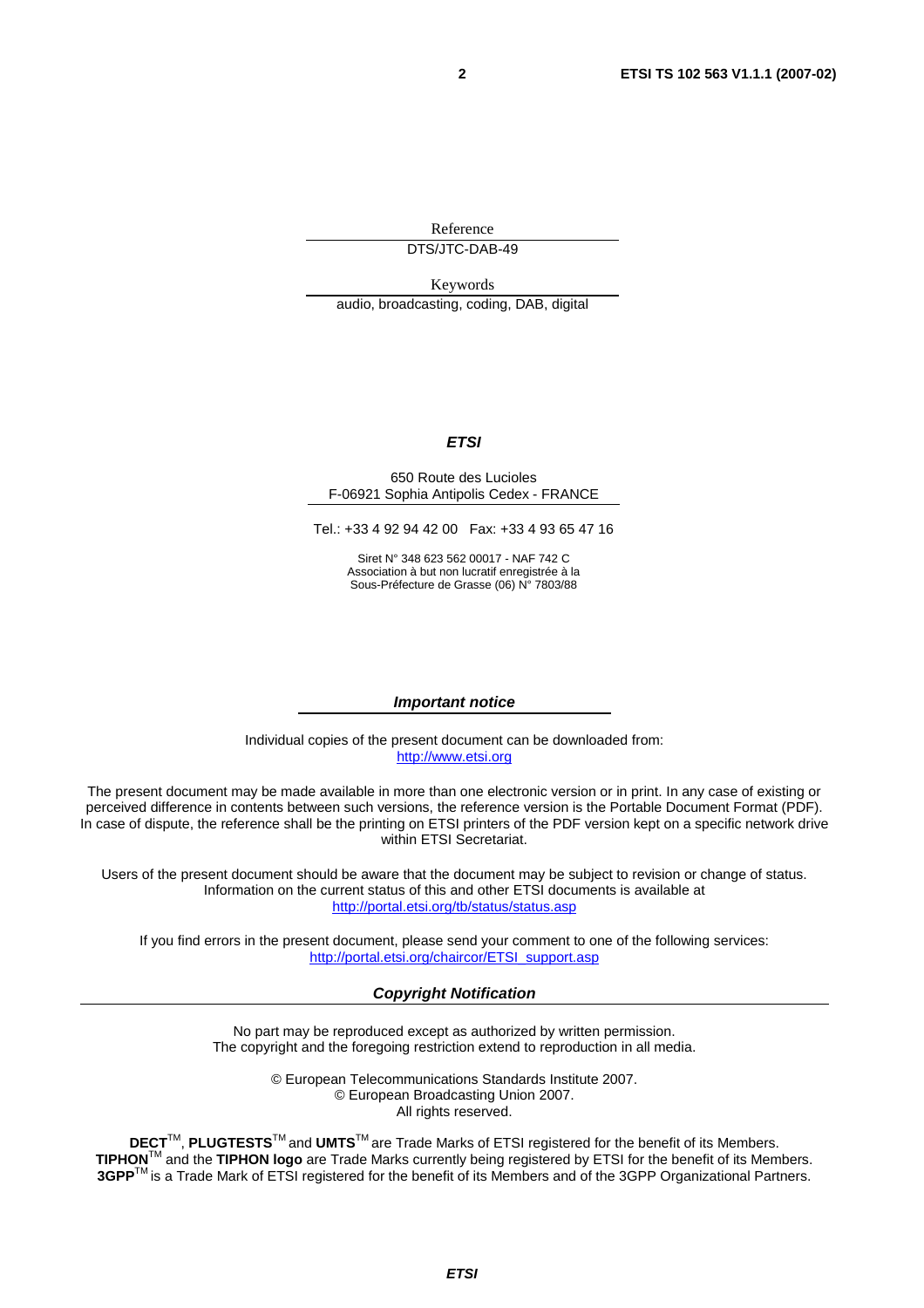# Contents

| 1                                                                          |                               |    |
|----------------------------------------------------------------------------|-------------------------------|----|
| 2                                                                          |                               |    |
| 3<br>3.1<br>3.2<br>3.3                                                     |                               |    |
| 4                                                                          |                               |    |
| 5<br>5.1<br>5.2<br>5.3<br>5.3.1<br>5.3.2<br>5.4<br>5.4.1<br>5.4.2<br>5.4.3 |                               |    |
| 6<br>6.1<br>6.2<br>6.3<br>6.4<br>6.5                                       |                               |    |
| 7<br>7.1<br>7.2                                                            |                               |    |
| 8                                                                          |                               |    |
|                                                                            | <b>Annex A (normative):</b>   |    |
| A.1<br>A.1.2                                                               |                               | 16 |
| A.2                                                                        |                               |    |
| A.3                                                                        |                               |    |
|                                                                            | <b>Annex B</b> (informative): |    |
|                                                                            | <b>Annex C</b> (informative): |    |
|                                                                            | <b>Annex D</b> (informative): |    |
|                                                                            | <b>Annex E</b> (informative): |    |
|                                                                            | <b>Annex F</b> (informative): |    |
|                                                                            |                               |    |
|                                                                            |                               |    |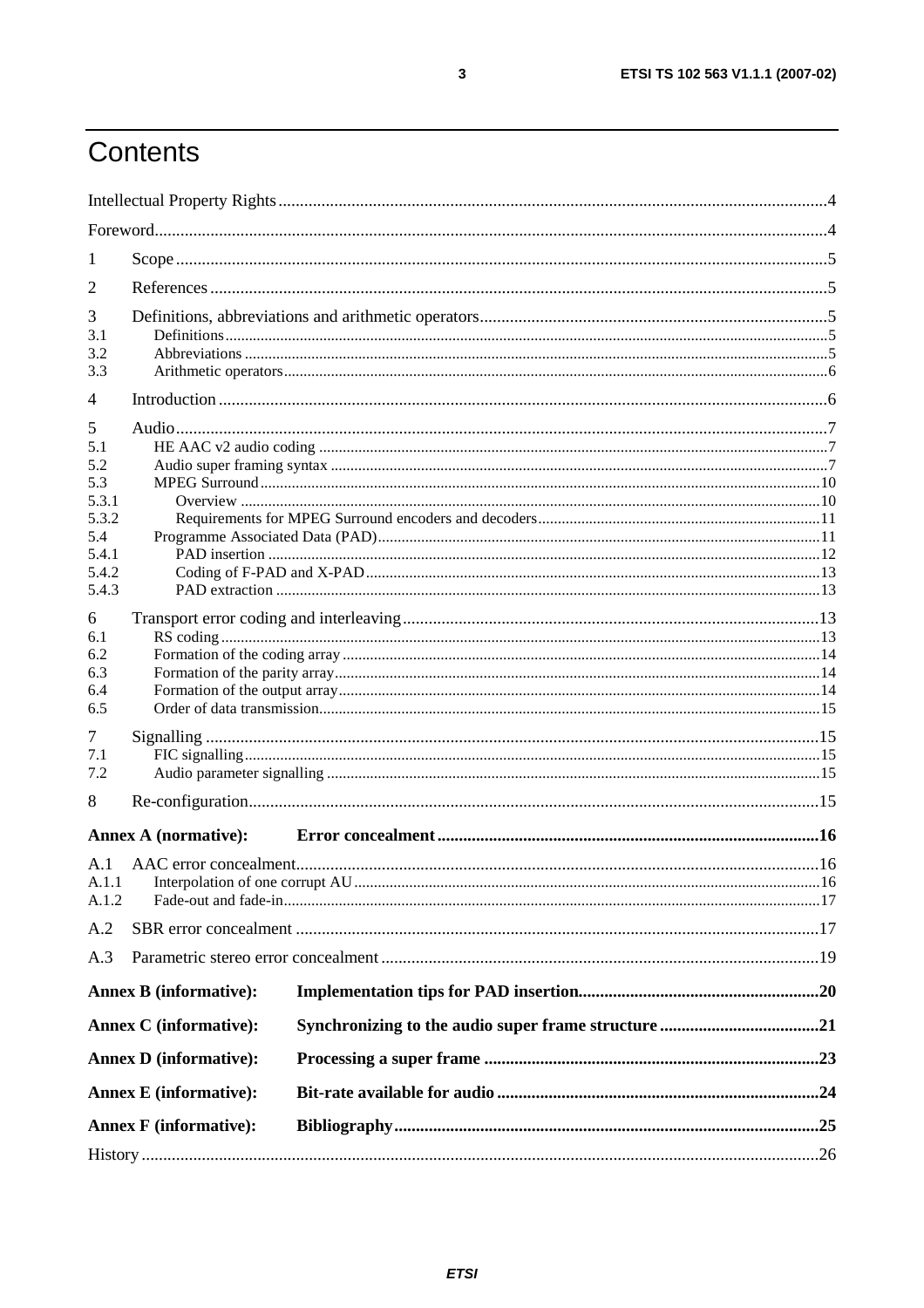IPRs essential or potentially essential to the present document may have been declared to ETSI. The information pertaining to these essential IPRs, if any, is publicly available for **ETSI members and non-members**, and can be found in ETSI SR 000 314: *"Intellectual Property Rights (IPRs); Essential, or potentially Essential, IPRs notified to ETSI in respect of ETSI standards"*, which is available from the ETSI Secretariat. Latest updates are available on the ETSI Web server ([http://webapp.etsi.org/IPR/home.asp\)](http://webapp.etsi.org/IPR/home.asp).

Pursuant to the ETSI IPR Policy, no investigation, including IPR searches, has been carried out by ETSI. No guarantee can be given as to the existence of other IPRs not referenced in ETSI SR 000 314 (or the updates on the ETSI Web server) which are, or may be, or may become, essential to the present document.

# Foreword

This Technical Specification (TS) has been produced by Joint Technical Committee (JTC) Broadcast of the European Broadcasting Union (EBU), Comité Européen de Normalisation ELECtrotechnique (CENELEC) and the European Telecommunications Standards Institute (ETSI).

NOTE 1: The EBU/ETSI JTC Broadcast was established in 1990 to co-ordinate the drafting of standards in the specific field of broadcasting and related fields. Since 1995 the JTC Broadcast became a tripartite body by including in the Memorandum of Understanding also CENELEC, which is responsible for the standardization of radio and television receivers. The EBU is a professional association of broadcasting organizations whose work includes the co-ordination of its members' activities in the technical, legal, programme-making and programme-exchange domains. The EBU has active members in about 60 countries in the European broadcasting area; its headquarters is in Geneva.

European Broadcasting Union CH-1218 GRAND SACONNEX (Geneva) Switzerland Tel: +41 22 717 21 11 Fax: +41 22 717 24 81

The Eureka Project 147 was established in 1987, with funding from the European Commission, to develop a system for the broadcasting of audio and data to fixed, portable or mobile receivers. Their work resulted in the publication of European Standard, EN 300 401 [1], for DAB (see note 2) which now has worldwide acceptance. The members of the Eureka Project 147 are drawn from broadcasting organizations and telecommunication providers together with companies from the professional and consumer electronics industry.

NOTE 2: DAB is a registered trademark owned by one of the Eureka Project 147 partners.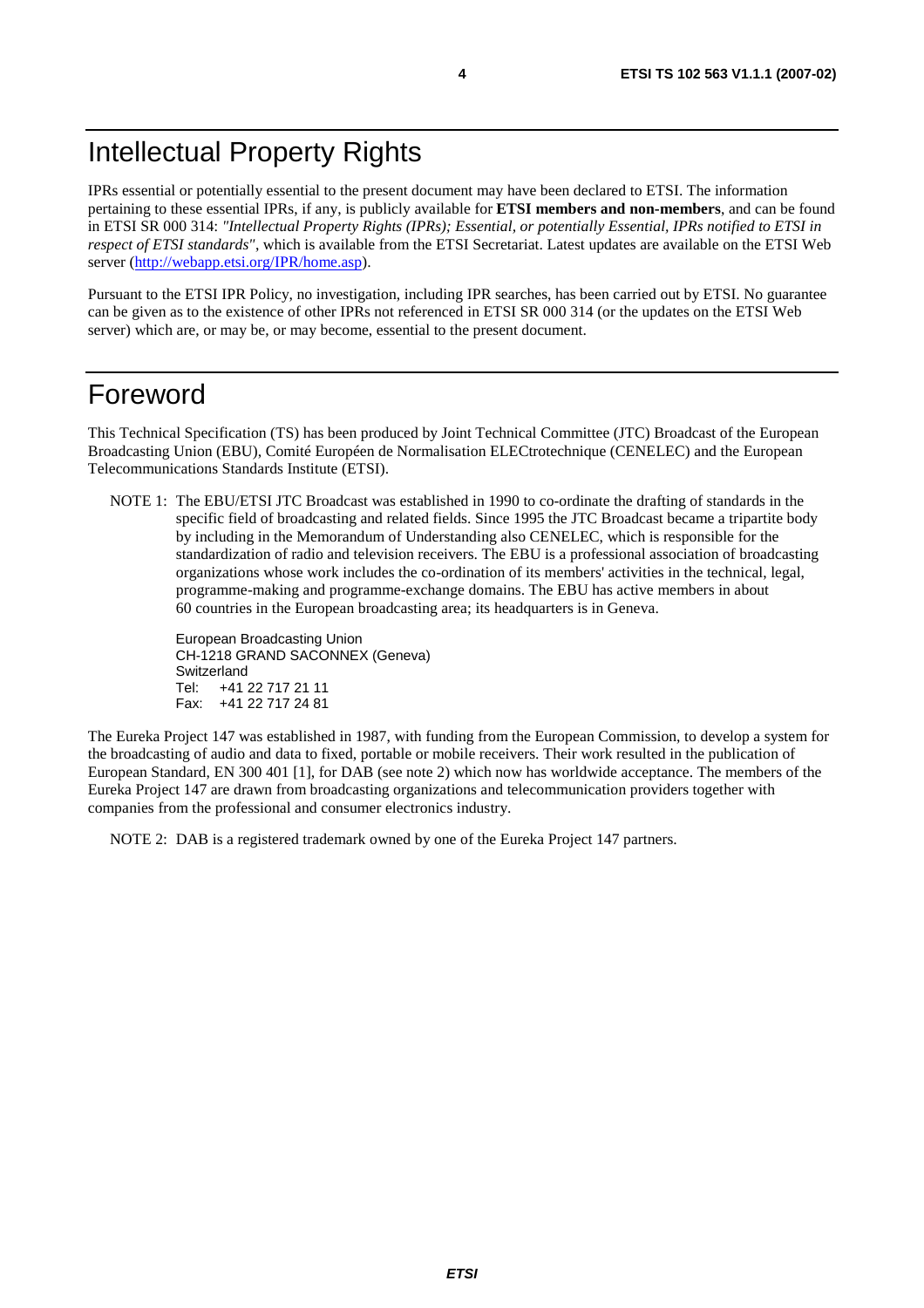## 1 Scope

The present document defines the method to code and transmit audio services using the HE AAC v2 [2] audio coder for Eureka-147 Digital Audio Broadcasting (DAB) (EN 300 401 [1]) and details the necessary mandatory requirements for decoders. The permitted audio modes and the data protection and encapsulation are detailed. This audio coding scheme permits the full use of the PAD channel for carrying dynamic labels and user applications.

# 2 References

The following documents contain provisions which, through reference in this text, constitute provisions of the present document.

- References are either specific (identified by date of publication and/or edition number or version number) or non-specific.
- For a specific reference, subsequent revisions do not apply.
- For a non-specific reference, the latest version applies.

Referenced documents which are not found to be publicly available in the expected location might be found at <http://docbox.etsi.org/Reference>.

- NOTE: While any hyperlinks included in this clause were valid at the time of publication ETSI cannot guarantee their long term validity.
- [1] ETSI EN 300 401: "Radio Broadcasting Systems; Digital Audio Broadcasting (DAB) to mobile, portable and fixed receivers".
- [2] ISO/IEC 14496-3: "Information technology Coding of audio-visual objects Part 3: Audio".

# 3 Definitions, abbreviations and arithmetic operators

### 3.1 Definitions

For the purposes of the present document, the terms and definitions given in EN 300 401 [1] and the following apply:

**access unit:** access unit contains the audio samples for 20 ms, 30 ms, 40 ms or 60 ms of audio depending on the sampling rate of the AAC core, respectively 48 kHz, 32 kHz, 24 kHz or 16 kHz

**audio super frame:** audio super frame contains a number of AUs which together contain the encoded audio for 120 ms

**subchannel index:** subchannel index is derived from the size of the sub-channel carrying the audio service and defines the number of Reed-Solomon code words in each audio super frame

### 3.2 Abbreviations

For the purposes of the present document, the abbreviations given in EN 300 401 [1] and the following apply:

| AAC        | <b>Advanced Audio Coding</b>    |
|------------|---------------------------------|
| AU         | Access Unit                     |
| <b>DAC</b> | Digital Analogue Converter      |
| <b>DMB</b> | Digital Multimedia Broadcasting |
| <b>DVB</b> | Digital Video Broadcasting      |
| HE AAC     | <b>High Efficiency AAC</b>      |
| <b>MPS</b> | <b>MPEG Surround</b>            |
| <b>PS</b>  | Parametric Stereo               |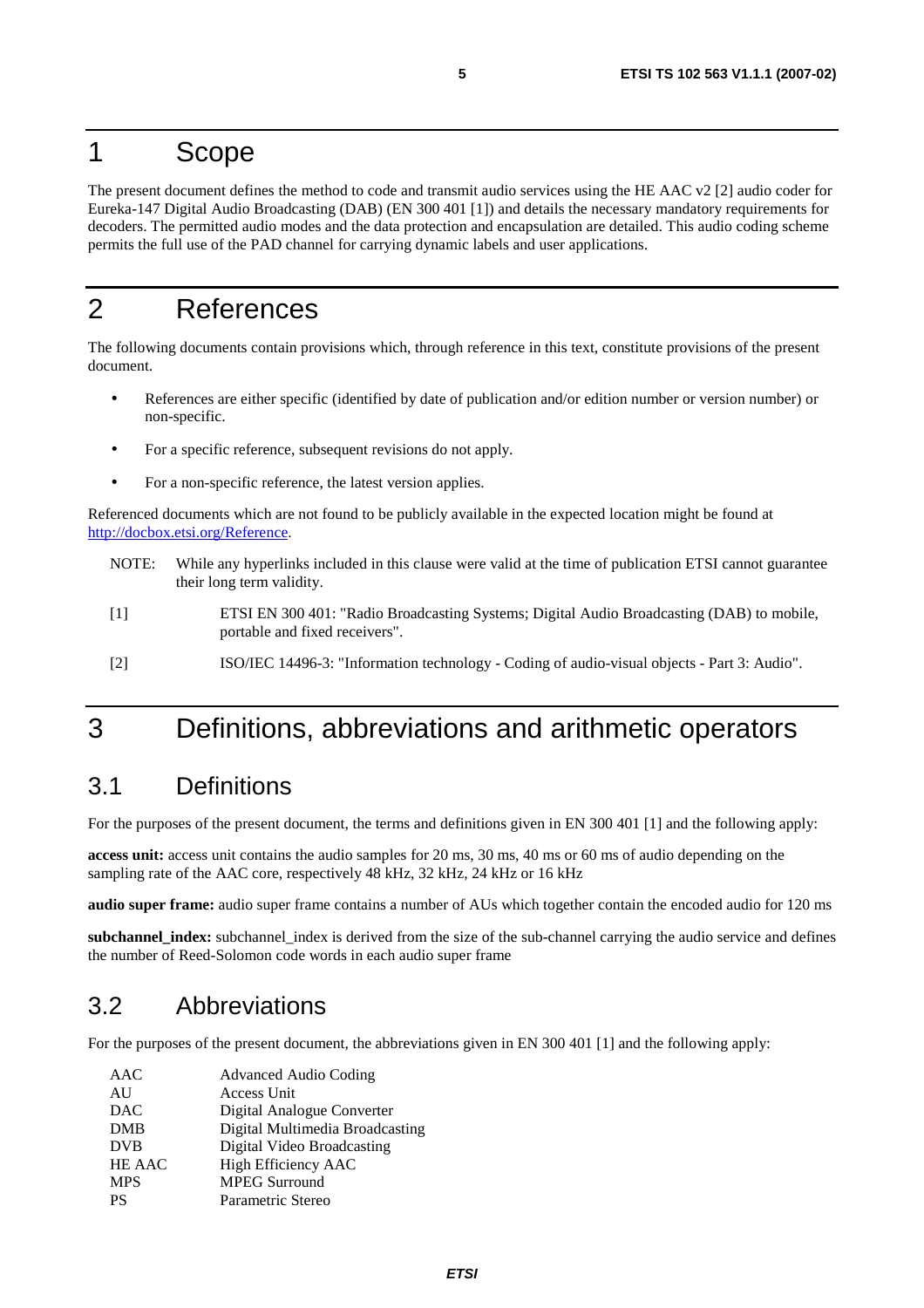| <b>RS</b>  | Reed-Solomon                     |
|------------|----------------------------------|
| <b>SBR</b> | <b>Spectral Band Replication</b> |

# 3.3 Arithmetic operators

| $^{+}$                  | addition                                                                                 |
|-------------------------|------------------------------------------------------------------------------------------|
| $\times$                | subtraction                                                                              |
| $\div$                  | multiplication                                                                           |
| $m$ DIV $p$             | division                                                                                 |
| $m \text{MOD} p$        | denotes the quotient part of the division of m by p (m and p are positive integers)      |
| $\sum^q f(i)$           | denotes the remainder of the division of $m$ by $p$ ( $m$ and $p$ are positive integers) |
| $i=p$                   | denotes the sum: $f(p) + f(p + 1) + f(p + 2)  + f(q)$                                    |
| $\prod^q f(i)$<br>$i=p$ | denotes the product: $f(p) \times f(p + 1) \times f(p + 2) \dots \times f(q)$            |

# 4 Introduction

The DAB system standard [1] defines the way that audio (programme) services are carried when using MPEG Layer II. The present document defines the way that audio (programme) services are carried when using MPEG 4 HE AAC v2.

For Layer II audio, two sampling rates are permitted, 48 kHz and 24 kHz. Each audio frame contains samples for 24 ms or 48 ms respectively and each contains the same number of bytes. The audio frames are carried in one or two respectively DAB logical frames. For AAC, two transforms are specified. For DAB, only the 960 transform is permitted with sampling rates of 48 kHz,  $32$  kHz,  $24$  kHz and 16 kHz. Each AU (audio frame) contains samples for 20 ms,  $30$  ms, 40 ms or 60 ms respectively. In order to provide a similar architectural model to Layer II audio, and simple synchronization, AUs are built into audio super frames of 120ms which are then carried in five DAB logical frames. In order to provide additional error control, Reed Solomon coding and virtual interleaving is applied. The overall scheme is shown in figure 1.



#### **Figure 1: Conceptual diagram of the outer coder and interleaver**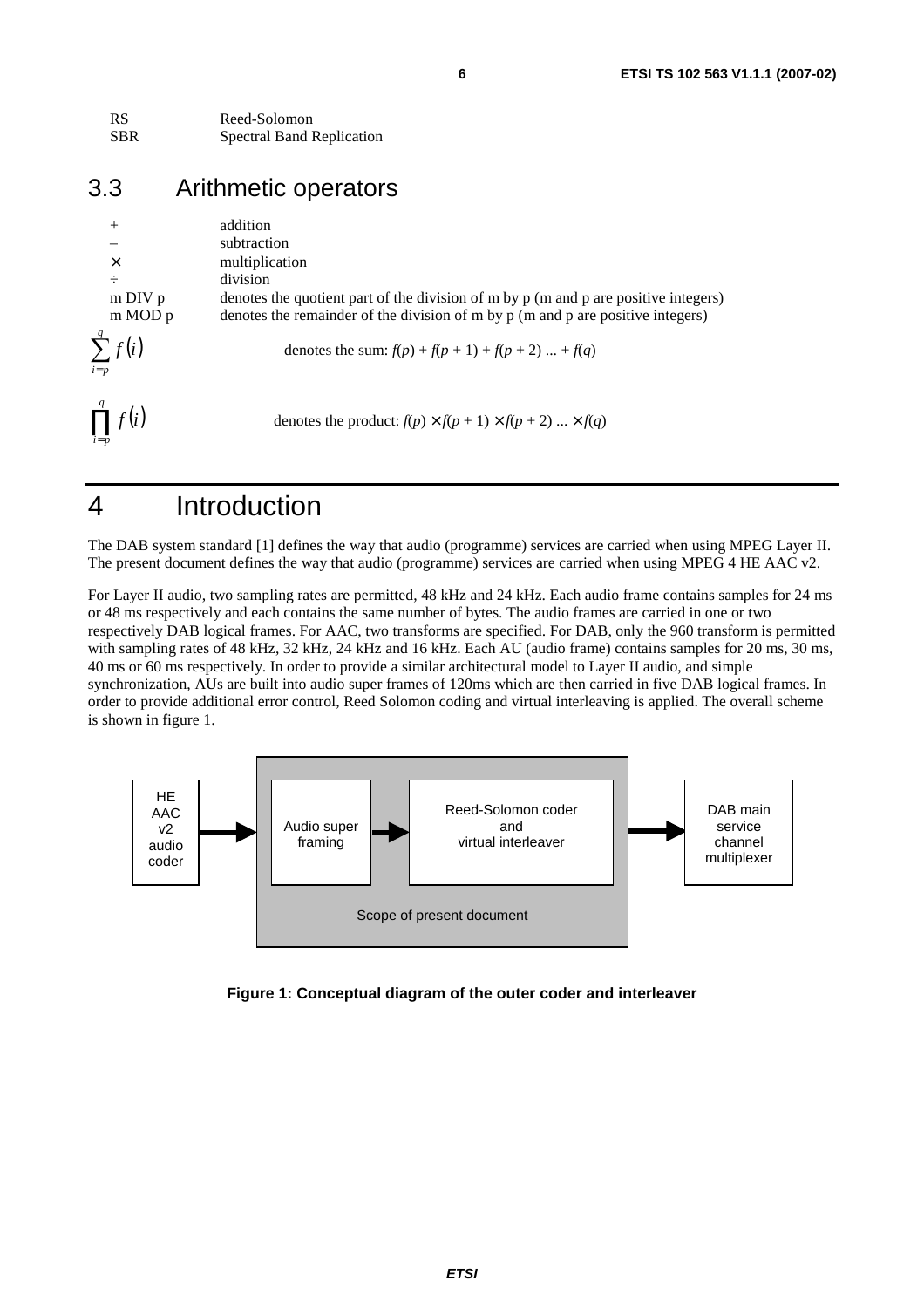# 5 Audio

# 5.1 HE AAC v2 audio coding

For generic audio coding, a subset of the MPEG-4 High Efficiency Advanced Audio Coding v2 (HE AAC v2) profile chosen to best suit the DAB system environment is used. The HE AAC v2 Profile, Level 2 according to [2] shall apply with the following additional restrictions for the DAB system:

- Sampling rates: permitted output sampling rates of the HE AAC v2 decoder are 32 kHz and 48 kHz, i.e. when SBR is enabled the AAC core shall be operated at 16 kHz or 24 kHz, respectively. If SBR is disabled then the AAC core shall be operated at 32 kHz or 48 kHz respectively.
- Transform length: the number of samples per channel per AU is 960. This is required to harmonize HE AAC AU lengths to allow the combination of an integer number of AUs to build an audio super frame of 120 ms duration.
- Audio bit rates are restricted to fit within a maximum sub-channel size of 192 kbps (approximately 175 kbps for audio, assuming no PAD).
- Audio super framing: AUs are composed into audio super frames, which always correspond to 120 ms in time. The AUs in the audio super frames are encoded together such that each audio super frame is of constant length, i.e. that bit exchange between AUs is only possible within an audio super frame. The number of AUs per super frame are: two (16 kHz AAC core sampling rate with SBR enabled), three (24 kHz AAC core sampling rate with SBR enabled), four (32 kHz AAC core sampling rate) or six (48 kHz AAC core sampling rate).

Each audio super frame is carried in five consecutive logical DAB frames (see clause 7) which enables simple synchronization and management of reconfigurations. The size of the audio super frame is defined by the size of the MSC sub-channel (see [1] clause 6.2.1) which carries the audio super frame. Sub-channels are multiples of 8 kbps in size. The size of the audio super frame in bytes is given by the expressions below:

subchannel index = MSC sub-channel size (kbps)  $\div 8$ 

audio\_super\_frame\_size (bytes) = subchannel\_index  $\times$  110

The first byte of the audio super frame is byte 0 and the last byte is byte (audio super frame size – 1).

NOTE: The subchannel\_index parameter may take the values 1 to 24 due to the restriction limiting the maximum sub-channel size to 192 kbps.

## 5.2 Audio super framing syntax

#### **Table 1: Syntax of he\_aac\_super\_frame()**

| <b>Syntax</b>                                                        | No. of bits           | <b>Note</b>        |
|----------------------------------------------------------------------|-----------------------|--------------------|
| he_aac_super_frame(subchannel_index)                                 |                       |                    |
| he_aac_super_frame_header()                                          |                       | determines num aus |
| for $(n = 0; n < num_aus; n++)$ {                                    |                       |                    |
| au[n]                                                                | $8 \times au$ size[n] |                    |
| $au$ crc $[n]$                                                       | 16                    |                    |
|                                                                      |                       |                    |
| <b>NOTE:</b><br>au corresponds to one single access unit.            |                       |                    |
| Each au is protected by one CRC.                                     |                       |                    |
| The size of he_aac_super_frame() is equal to audio_super_frame_size. |                       |                    |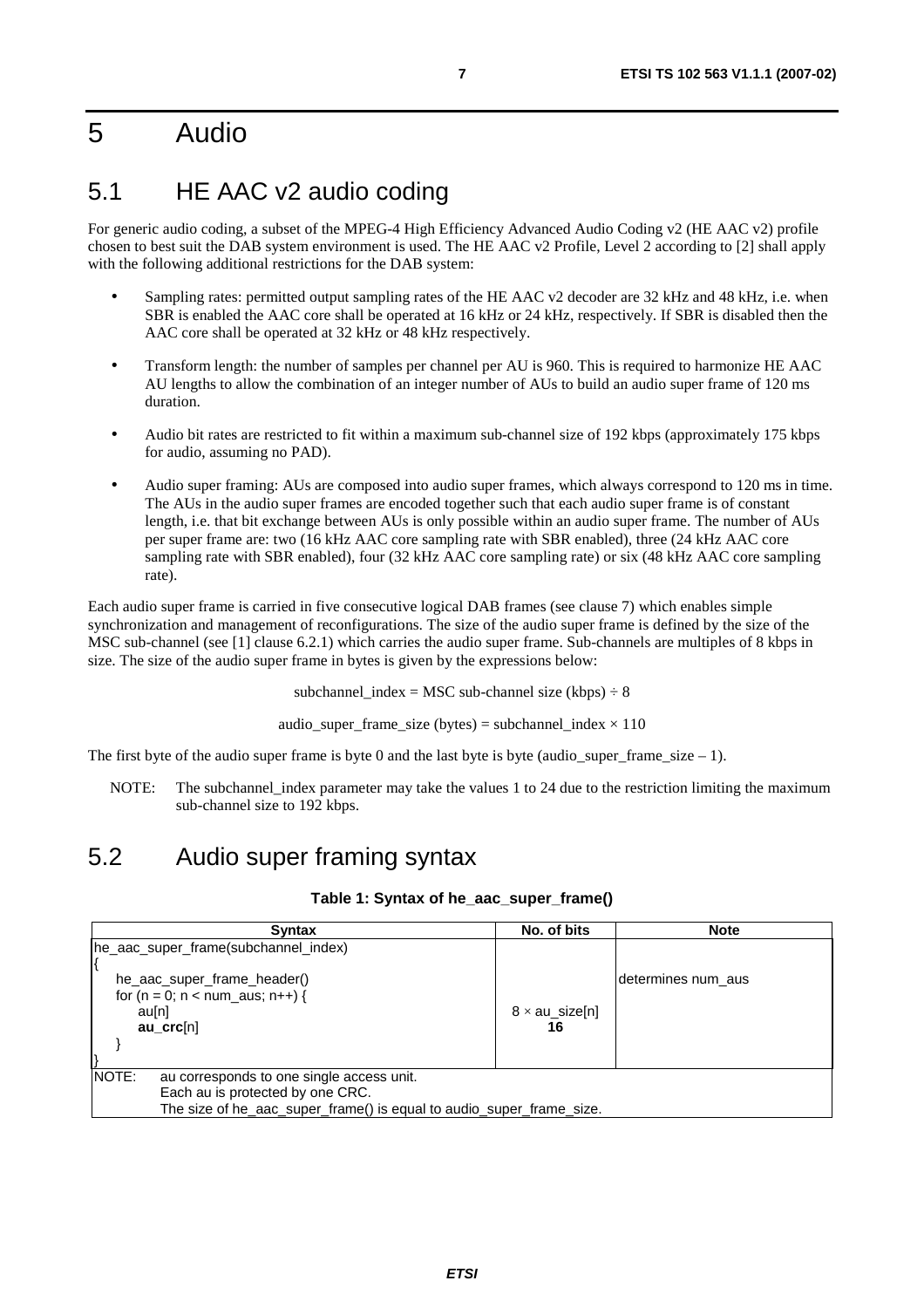#### he\_aac\_super\_frame\_header()

The header contains the audio parameters for the audio super frame and the respective start positions of each AU within the audio super frame, along with an error protection word. The au\_start values for the second and subsequent AUs are stored consecutively in the header. Depending on the number of AUs, 4 padding bits are added to achieve bytealignment.

#### num\_aus

The number of AUs in the audio super frame is determined by the settings of the audio parameters. num\_aus may take the values 2, 3, 4 or 6 (see table 2).

#### au[n]

The AU contains the audio samples for 20 ms, 30 ms, 40 ms or 60 ms of audio depending on the core sampling rate, respectively 48 kHz, 32 kHz, 24 kHz or 16 kHz.

#### au\_size[n]

This is the size in bytes of the AU.

au\_crc[n]

Each AU is protected by a 16-bit CRC.

The CRC shall be generated according to the procedure defined in EN 300 401 [1] annex E. The generation shall be based on the polynomial:

$$
G(x) = x^{16} + x^{12} + x^5 + 1
$$

The CRC word shall be complemented (1s complement) prior to transmission. At the beginning of each CRC word calculation, all register stages shall be initialized to "1".

| <b>Syntax</b>                                                                                                         | No. of bits | <b>Note</b>                   |
|-----------------------------------------------------------------------------------------------------------------------|-------------|-------------------------------|
| he_aac_super_frame_header()                                                                                           |             |                               |
| header firecode                                                                                                       | 16          |                               |
| // start of audio parameters                                                                                          |             |                               |
| rfa                                                                                                                   |             |                               |
| dac rate                                                                                                              |             |                               |
| sbr_flag                                                                                                              |             |                               |
| aac channel mode                                                                                                      |             |                               |
| ps flag                                                                                                               |             |                               |
| mpeg surround config                                                                                                  | 3           |                               |
| // end of audio parameters                                                                                            |             |                               |
| if ((dac_rate == 0) && (sbr_flag == 1)) num_aus = 2;                                                                  |             | AAC core sampling rate 16 kHz |
| if ((dac_rate == 1) && (sbr_flag == 1)) num_aus = 3;                                                                  |             | AAC core sampling rate 24 kHz |
| if ((dac_rate == 0) && (sbr_flag == 0)) num_aus = 4;                                                                  |             | AAC core sampling rate 32 kHz |
| if ((dac_rate == 1) && (sbr_flag == 0)) num_aus = 6;                                                                  |             | AAC core sampling rate 48 kHz |
| for $(n = 1; n < num_aus; n++)$ {                                                                                     |             |                               |
| $au_{stat[0]}$                                                                                                        | 12          | AU start position             |
|                                                                                                                       |             |                               |
| if $!((dac_rate == 1) & 8 & 25$ (sbr_flag = 1)                                                                        |             |                               |
| alignment                                                                                                             | 4           | byte-alignment                |
|                                                                                                                       |             |                               |
| NOTE:<br>The au_start for the first AU in the audio super frame (au_start[0]) is not transmitted. The first AU always |             |                               |
| starts immediately after the he_aac_super_frame_header().                                                             |             |                               |

| Table 2: Syntax of he_aac_super_frame_header() |  |  |  |  |  |  |  |
|------------------------------------------------|--|--|--|--|--|--|--|
|------------------------------------------------|--|--|--|--|--|--|--|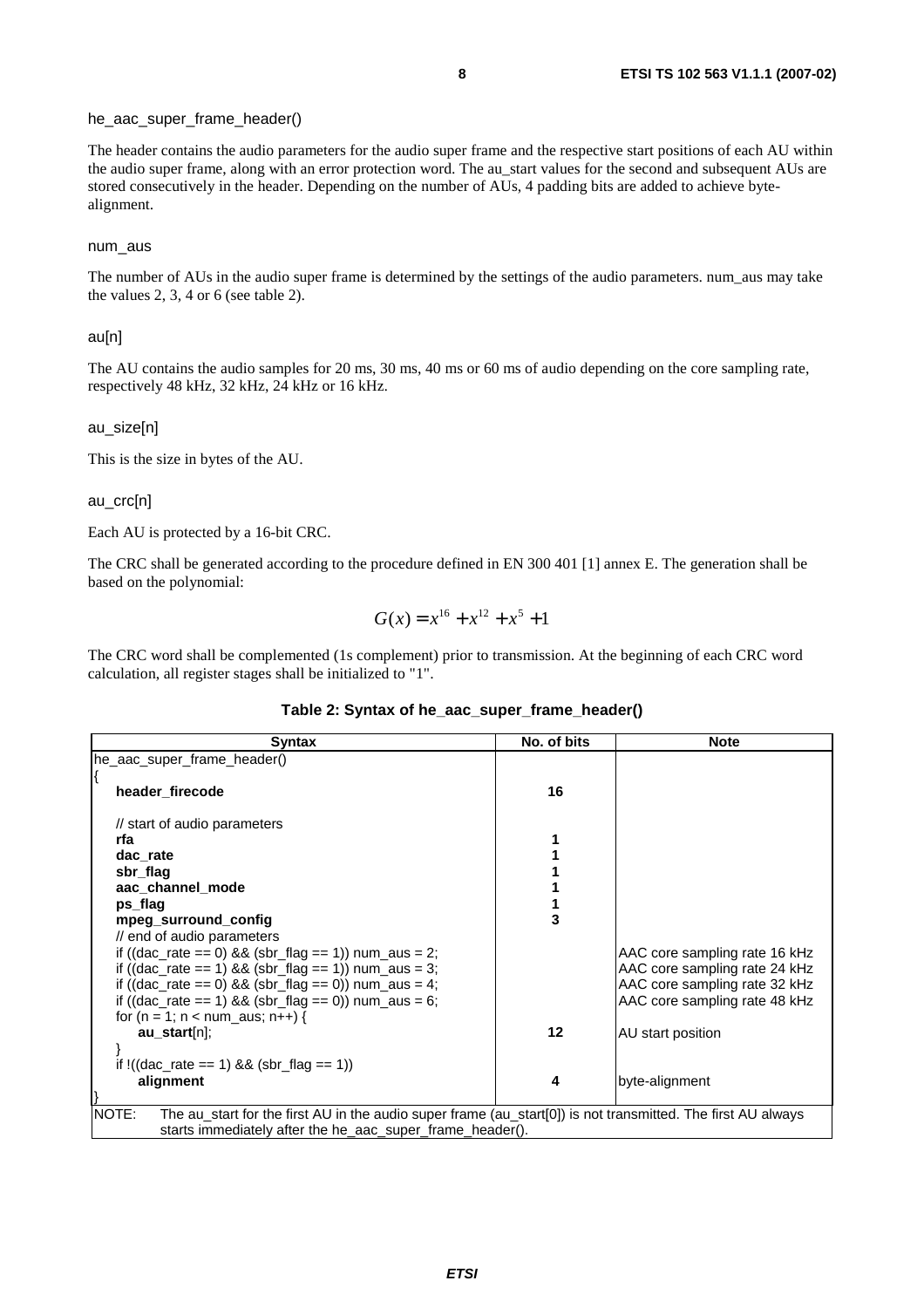#### header\_firecode

The header\_firecode is a 16-bit field containing a Fire code capable of detecting and correcting any single error burst of up to 6 bits. The Fire code shall be generated using the polynomial:

$$
G(x) = (x^{11} + 1)(x^5 + x^3 + x^2 + x + 1) = x^{16} + x^{14} + x^{13} + x^{12} + x^{11} + x^5 + x^3 + x^2 + x + 1
$$

The Fire code word shall be calculated over the nine bytes from byte 2 to byte 10 of the audio super frame.

NOTE 1: Except in the case where num\_aus  $= 6$ , the Fire code calculation will include some bytes from the first AU.

At the beginning of each Fire code word calculation, all register stages shall be initialized to "0".

#### audio parameters

The audio parameters comprise the rfa, dac\_rate, sbr\_flag, aac\_channel\_mode, ps\_flag and mpeg\_surround\_config fields.

NOTE 2: When the audio parameters are changed, some interruption to the audio output should be expected. Broadcasters should therefore plan audio parameter changes carefully.

#### rfa

The rfa is a 1-bit field reserved for future addition. This bit shall be set to zero for the currently specified application.

dac\_rate

The dac\_rate is a 1-bit field to signal the sampling rate of the DAC according to table 3:

#### **Table 3: Definition of dac\_rate**

| rate<br>dac | <b>Meaning</b>           | <b>Note</b> |
|-------------|--------------------------|-------------|
| lO          | DAC sampling rate 32 kHz |             |
|             | DAC sampling rate 48 kHz |             |

#### sbr\_flag

The sbr\_flag is a 1-bit field to signal the use of SBR according to table 4:

#### **Table 4: Definition of sbr\_flag**

| sbr_flag | Meaning              | <b>Note</b>                                       |
|----------|----------------------|---------------------------------------------------|
| IC       | <b>ISBR not used</b> | The sampling rate of the AAC core is equal to the |
|          |                      | sampling rate of the DAC                          |
|          | <b>ISBR</b> used     | The sampling rate of the AAC core is half the     |
|          |                      | sampling rate of the DAC                          |

#### aac\_channel\_mode

The aac\_channel\_mode is a 1-bit field according to table 5:

#### **Table 5: Definition of aac\_channel\_mode**

| aac channel mode | Meaning                     | <b>Note</b>                                       |
|------------------|-----------------------------|---------------------------------------------------|
| 0                | AAC (core) coding is mono   | mono refers to a single_channel_element() see [2] |
|                  | AAC (core) coding is stereo | stereo refers to a channel_pair_element() see [2] |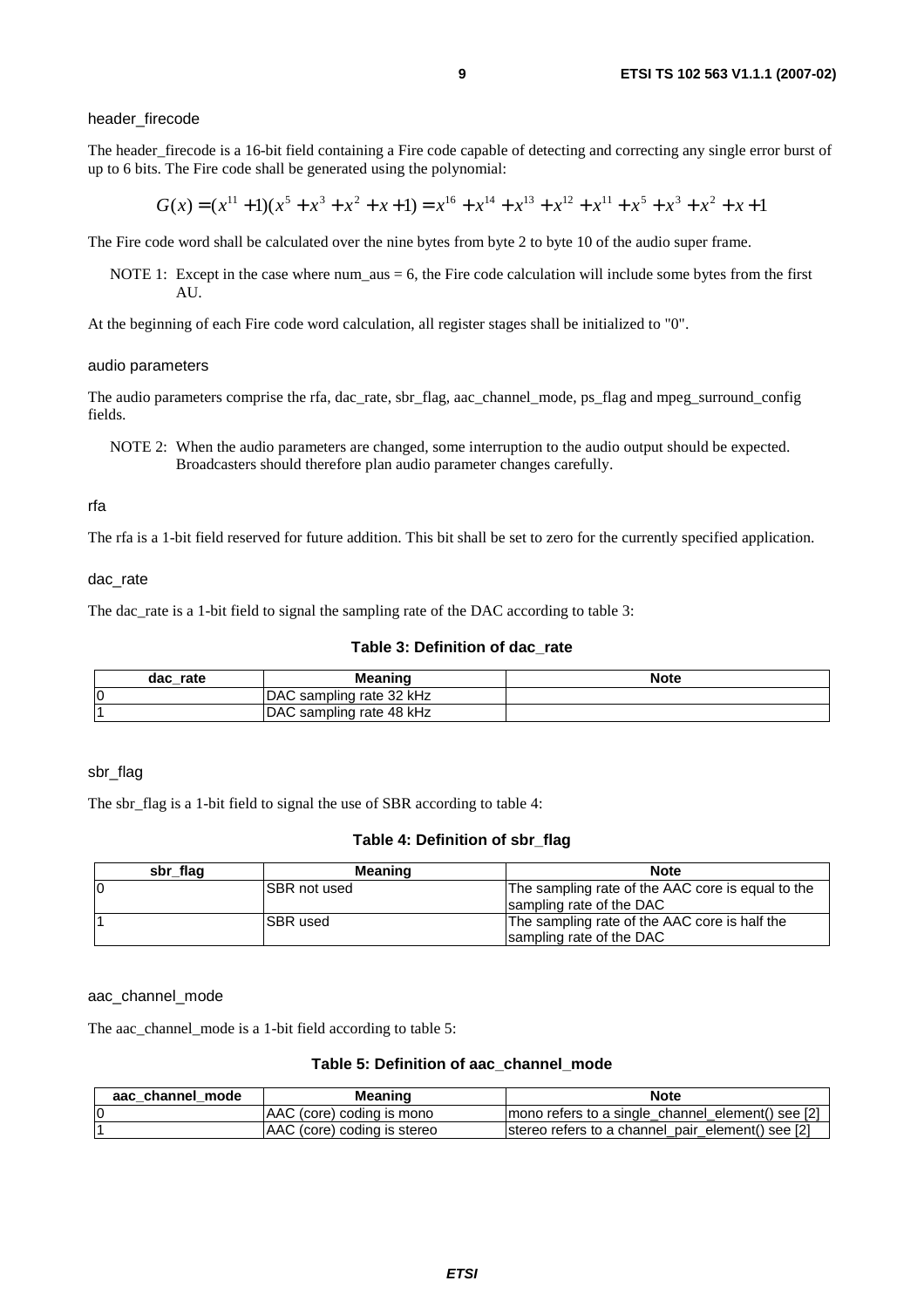#### ps\_flag

The ps\_flag is a 1-bit field to signal the use of PS according to table 6:

| ps flag | <b>Meaning</b>     | <b>Note</b>                                                               |
|---------|--------------------|---------------------------------------------------------------------------|
| 0       | <b>PS</b> not used |                                                                           |
|         | IPS used           | only permitted when sbr_flag == $1 & 8 & 8$<br>$\alpha$ channel mode == 0 |

#### **Table 6: Definition of ps\_flag**

#### mpeg\_surround\_config

The mpeg\_surround\_config is a 3-bit field according to table 7:

#### **Table 7: Definition of mpeg\_surround\_config**

| mpeg_surround_config | Meaning                                                    | <b>Note</b> |
|----------------------|------------------------------------------------------------|-------------|
| 1000                 | IMPEG Surround is not used                                 |             |
| 001                  | <b>IMPEG Surround with 5.1 output</b><br>Ichannels is used |             |
| 1010 to 111          | Ireserved for future definition                            |             |

#### au\_start[n]

The au\_start is an unsigned integer, most significant bit first, carried in a 12-bit field that defines the start position within the audio super frame of the respective AU by giving the byte number of the first byte of the AU. The value of au start for the first AU is not transmitted but is given by table 8:

#### **Table 8: Definition of au\_start for the first AU of the audio super frame**

| num aus | value of au_start[0] | <b>Note</b> |
|---------|----------------------|-------------|
|         |                      |             |
|         |                      |             |
|         |                      |             |
|         |                      |             |

The value of au\_start for subsequent AUs is given by the expressions below:

- au\_start[n] = au\_start[n 1] + au\_size[n 1] + 2;
- $au\_start[num\_aus] = audio\_super\_frame\_size.$

The decoder can derive the value of au\_size[n] from the received au\_start[n] and au\_start[n + 1].

#### alignment

This 4-bit field, when present, shall be set to 0 0 0 0.

## 5.3 MPEG Surround

### 5.3.1 Overview

MPEG Surround is standardized in MPEG-D, Part-1 (ISO/IEC 23003-1, (see bibliography)). It describes:

• Coding of multichannel signals based on a downmixed signal of the original multichannel signal, and associated spatial parameters. It offers lowest possible data rate for coding of multichannel signals, as well as an inherent mono or stereo downmix signal included in the data stream. Hence, a mono or stereo signal can be expanded to multi-channel by a very small additional data overhead.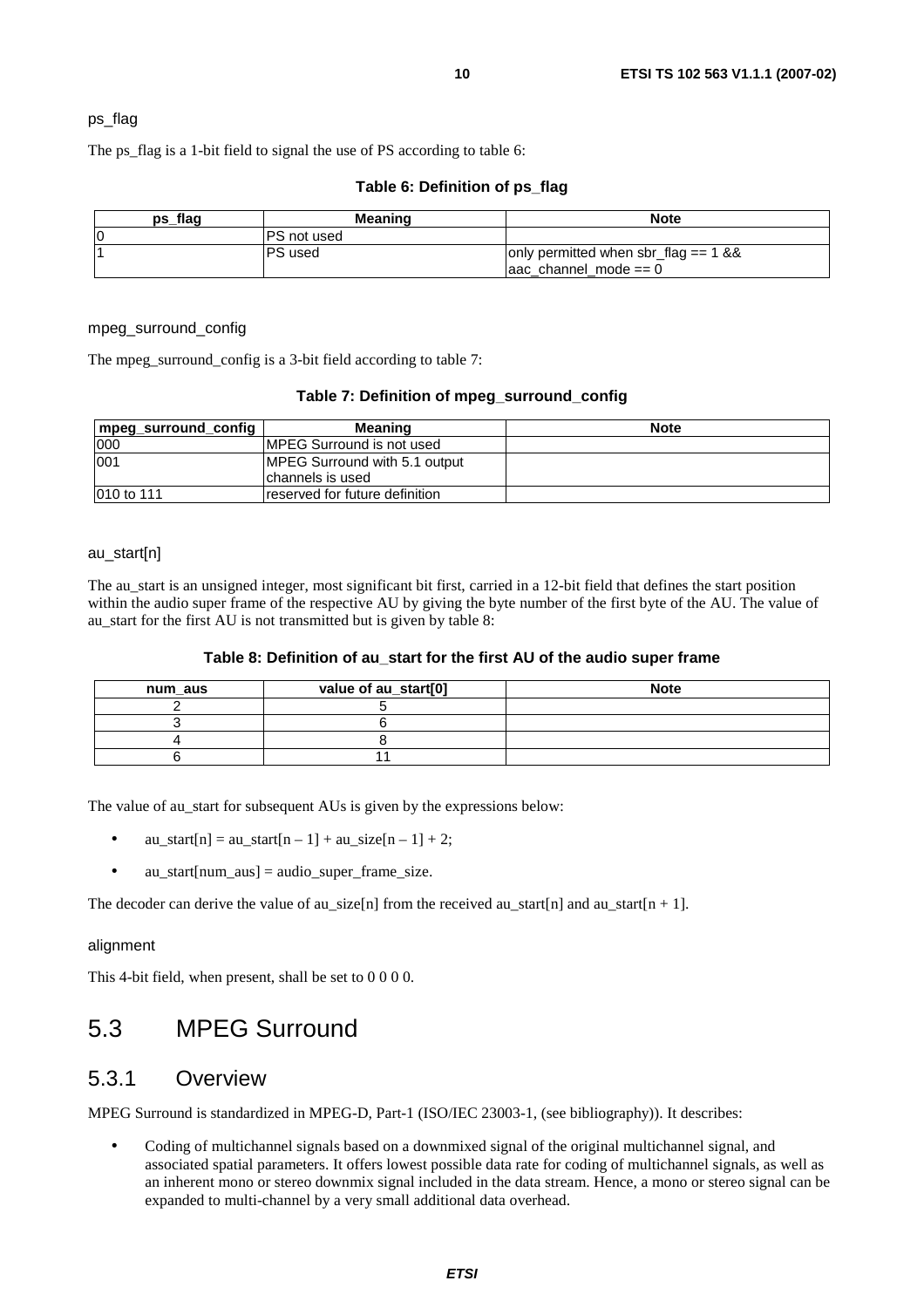- Binaural decoding of the MPEG Surround stream, enabling a surround sound experience over headphones.
- An Enhanced Matrix Mode that enables a multi-channel upmix from a stereo signal without any spatial parameters.

Hence, MPEG Surround (Spatial Audio Coding, SAC) is capable of re-creating N channels based on M<N transmitted channels, and additional control data. In the preferred modes of operating the spatial audio coding system, the M channels can either be a single mono channel or a stereo channel pair. The control data represents a significantly lower data rate than required for transmitting all N channels, making the coding very efficient while at the same time ensuring compatibility with both M channel devices and N channel devices.

The MPEG Surround standard incorporates a number of tools that provide features which enable broad application of the standard. A key feature is the ability to scale the spatial image quality gradually from very low spatial overhead towards transparency. Another key feature is that the decoder input can be made compatible to existing matrix surround technologies.

### 5.3.2 Requirements for MPEG Surround encoders and decoders

The support of MPEG surround is optional for both audio encoder and decoder.

Interoperability between the different possible configurations for MPEG Surround is assured by MPEG profiles and levels. All subsequent statements towards profiles and levels refer to the definitions stated in ISO/IEC 23003-1 (see bibliography).

Table 9 defines the requirements for MPEG Surround encoders and decoders in order to support each defined configuration for MPEG Surround.

| mpeg_surround_config | <b>Requirements for MPEG Surround</b><br>encoder (if this configuration is<br>supported by the encoder)                                                                                                       | <b>Requirements for MPEG Surround</b><br>decoder (if this configuration is<br>supported by the decoder) |
|----------------------|---------------------------------------------------------------------------------------------------------------------------------------------------------------------------------------------------------------|---------------------------------------------------------------------------------------------------------|
| 000                  | None                                                                                                                                                                                                          | None                                                                                                    |
| 001                  | The MPEG Surround data shall comply with<br>level 2 or level 3 of the Baseline MPEG<br>Surround profile. The spatial data shall be<br>embedded in the downmix data stream, i.e.<br>in the MPEG-4 AAC payload. | The decoder shall support either level 2 or<br>llevel 3 of the Baseline MPEG Surround<br>profile.       |
| 0 1 0 to 1 1 1       | Reserved for future definition                                                                                                                                                                                | lReserved for future definition                                                                         |

**Table 9: Requirements for MPEG Surround encoders and decoders** 

# 5.4 Programme Associated Data (PAD)

Each AU may include a number of bytes that carry Programme Associated Data (PAD). PAD is information that is synchronous to the audio and its contents may be intimately related to the audio. The PAD bytes in successive AUs constitute the PAD channel. The full range of functions provided by PAD carried in Layer II audio frames [1] are provided when using AAC AUs. The PAD is coded in exactly the same way as for Layer II audio (see [1] clause 7.4) using the F-PAD and X-PAD. The only exception is that the Dynamic Range Control mechanism provided by F-PAD is not used, see clause 5.4.2.

In each PAD field there may be two bytes called the fixed PAD (F-PAD). The F-PAD field is intended to carry control information with a strong real-time character and data with a very low bit rate. The PAD channel may be extended using an Extended PAD (X-PAD) field, intended to carry information providing additional functions to the listener, such as programme related text. The length of the X-PAD field is chosen by the service provider.

The inclusion of PAD is optional for the service provider.

The PAD bytes (if present) are always stored in a data stream element(), being a syntactic element of AAC [2] that can be multiplexed within a raw\_data\_block().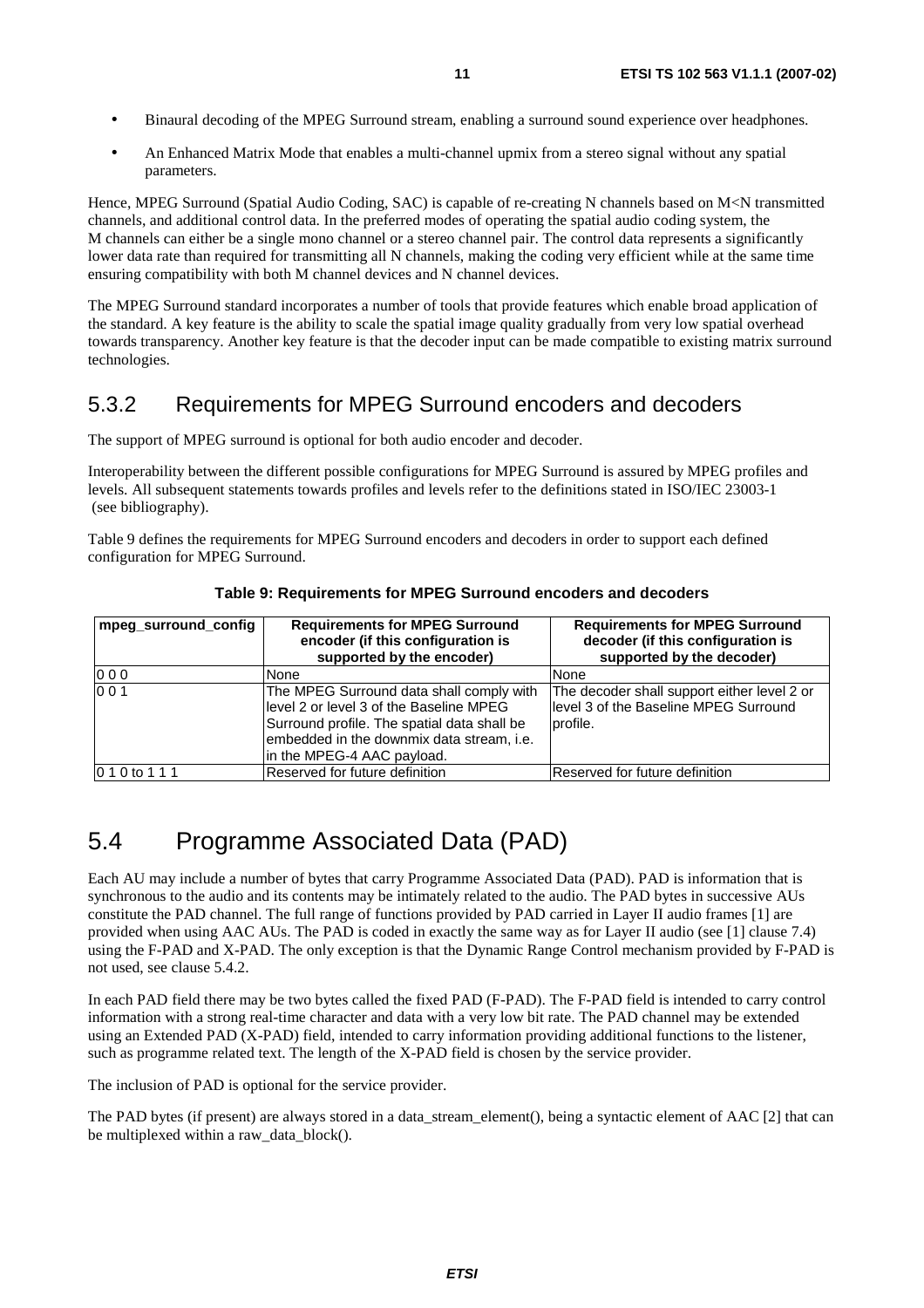### 5.4.1 PAD insertion

Figure 2 shows the coding of the F-PAD and X-PAD fields within the PAD field.

|               | <b>Byte</b><br>$1 - 1$ | <b>Byte</b> |
|---------------|------------------------|-------------|
| X-PAD field   | F-PAD field            |             |
| variable size | fixed size             |             |

**Figure 2: Coding of the PAD field** 

If no information is available for the X-PAD field and no information is sent in the F-PAD field, then the PAD field is empty and shall not be added to the AU.

If information is available for the X-PAD field but no information is sent in the F-PAD field, then both bytes of the F-PAD field shall be set to zero.

If no information is available for the X-PAD field but information is sent in the F-PAD field, then the PAD field only contains the F-PAD.

The PAD field carried in au[n] shall be associated with the audio carried in the following AU,  $\alpha$ u[n + 1].

All bytes of the PAD field have the same error protection. The maximum size of the X-PAD field is 196 bytes.

|          | AAC core sampling rate Maximum bit rate for F-PAD data Maximum bit rate for X-PAD data |                       |
|----------|----------------------------------------------------------------------------------------|-----------------------|
|          | $(2 \text{ bytes})$                                                                    | $(196 \text{ bytes})$ |
| $16$ kHz | $267$ bps                                                                              | 26 133 bps            |
| 24 kHz   | $400$ bps                                                                              | 39 200 bps            |
| $32$ kHz | 533 bps                                                                                | 52 267 bps            |
| 48 kHz   | 800 bps                                                                                | 78 400 bps            |

**Table 10: Maximum bit rate of F-PAD and X-PAD data** 

The data stream element() carrying the PAD data shall be the first syntactic element of the raw data block().

The element instance tag of the data stream element() shall be the same as the element instance tag of the accompanied single\_channel\_element() or channel\_pair\_element(). Embedding a PAD field into a data stream element() causes an overhead of 2 bytes. There will be at most one data stream element() used for PAD insertion per raw\_data\_block().

The F-PAD channel carries a 2-bit field, "X-PAD Ind", which indicates one of three possibilities for the length of the X-PAD field:

- No X-PAD: only the F-PAD field is available. No X-PAD field is present. The length of the PAD field shall be two bytes.
- Short X-PAD: in this case the length of the X-PAD field in the current AU is four bytes. The length of the PAD field is 6 bytes.
- Variable size X-PAD: in this case the length of the X-PAD field may vary from AU to AU. The length of the X-PAD field in the current access unit can be derived by subtracting the length of the F-PAD field (2 bytes) from the length of the complete PAD field.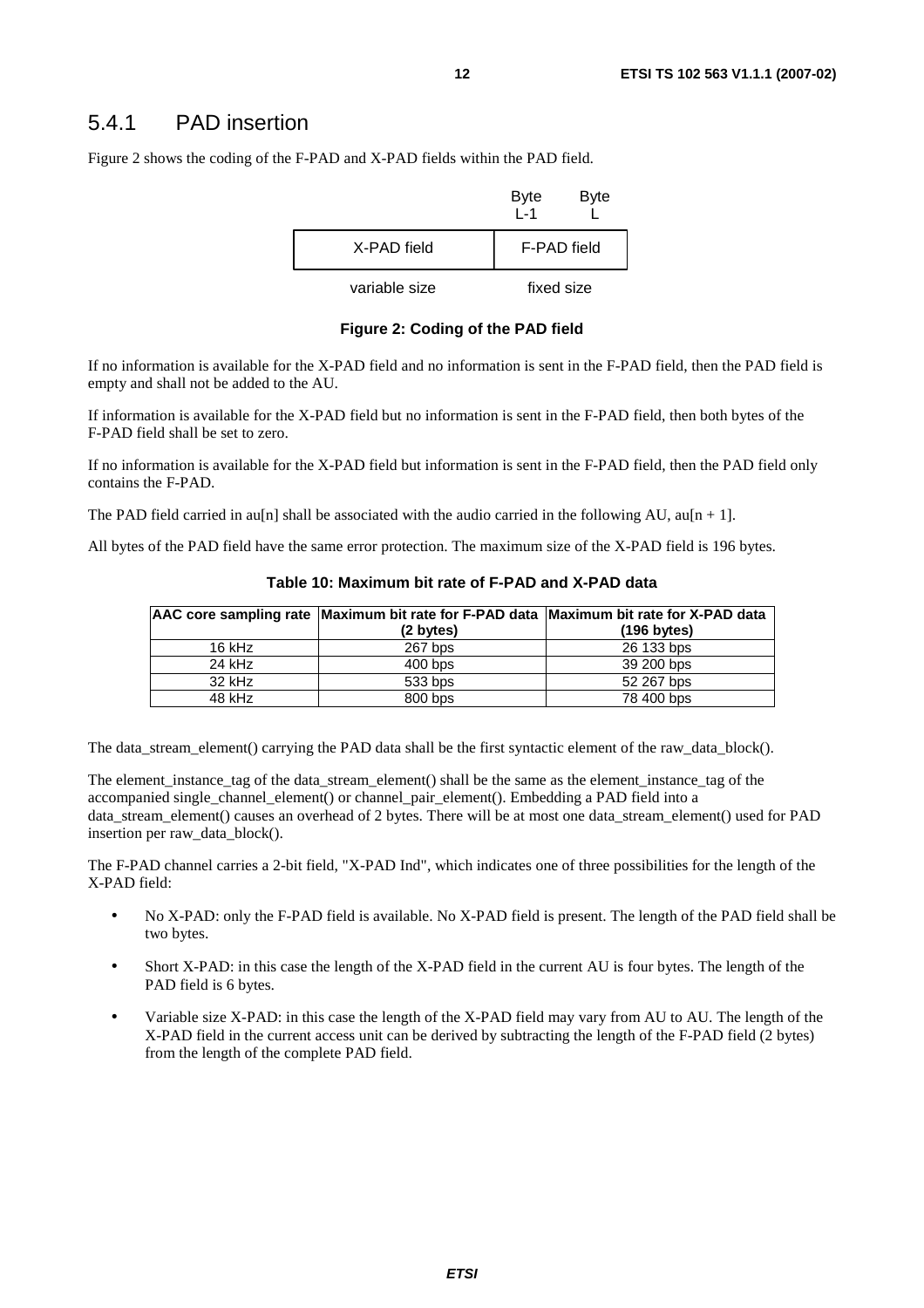### 5.4.2 Coding of F-PAD and X-PAD

The coding of F-PAD and X-PAD shall be as specified in [1], clause 7.4 with the following exception:

In contrast to MPEG Audio Layer II, Dynamic Range Control (DRC) data shall not be carried in F-PAD. If dynamic range control is used, the DRC data shall be encoded utilizing AAC specific means: DRC data is stored in dynamic\_range\_info(), being contained in an extension\_payload(), which in return is contained in a fill\_element(), the latter being a syntactic element of AAC that can be multiplexed within a raw\_data\_block().

### 5.4.3 PAD extraction

PAD data (if present) is always located at the beginning of an AU; therefore if the AU starts with a data\_stream\_element(), then PAD data is available.

If no data\_stream\_element() is present at the beginning of the AU, or if the length of the data\_stream\_element() is less than two bytes (i.e. an invalid length for PAD data), then the PAD decoder shall react as if the F-PAD field had been received with both bytes set to zero and no X-PAD data is available.

The data stream element() explicitly indicates the length of the PAD information. The PAD decoder uses this length information to determine the size of the PAD field and also the size of the X-PAD field (if present). The size of the X-PAD field (if present) is two bytes less than the size of the PAD field.

Once the X-PAD field is extracted, decoding is the same as for X-PAD in MPEG audio layer II. The length of the X-PAD shall also be deduced from the contents information carried within the X-PAD field. If this length does not match the length of the X-PAD field derived from the length information within the data stream element(), then the decoder shall discard the X-PAD field.

# 6 Transport error coding and interleaving

Audio super frames are transported in five successive DAB logical frames with additional error protection. Reed-Solomon coding and byte-wise virtual interleaving are employed to increase the reliability of audio decoding in receivers.

The virtual interleaver can be considered as an array of dimensions *subchannel\_index* rows by 120 columns. The subchannel\_index is equal to the number of RS packets required to carry the audio super frame. The audio super frame data is fed into the table starting with the first row and first column and filling byte by byte from top to bottom and from left to right until the first 110 columns are completely filled. The RS parity bytes are then calculated across the rows, filling the final 10 columns. The table is transmitted, starting with the first row and first column and transmitting byte by byte from top to bottom and from left to right until all 120 columns have been sent.

In this way, the audio super frame data is transmitted in its original byte order, but the RS parity codewords are calculated from interleaved data. This increases the likelihood that any error bursts that overload the error protection scheme will only destroy one AU, rather than many.

### 6.1 RS coding

Reed-Solomon RS(120, 110,  $t = 5$ ) shortened code (see note 1), derived from the original systematic RS(255, 245,  $t = 5$ ) code, shall be applied to 110 byte portions of each audio super frame to generate an error protected packet (see figure 3).

NOTE 1: The Reed-Solomon code has length 120 bytes, dimension 110 bytes and allows the correction of up to 5 random erroneous bytes in a received word of 120 bytes.

Code generator polynomial:  $G(x) = \prod_{i=0} (x +$ 9  $\mathbf{0}$  $(x) = \prod (x + \alpha^i)$ *i*  $G(x) = \prod (x + \alpha^i)$ 

Galois Field GF(2<sup>8</sup>) with  $\alpha^{1} = 2$  using polynomial:  $P(x) = x^{8} + x^{4} + x^{3} + x^{2} + 1$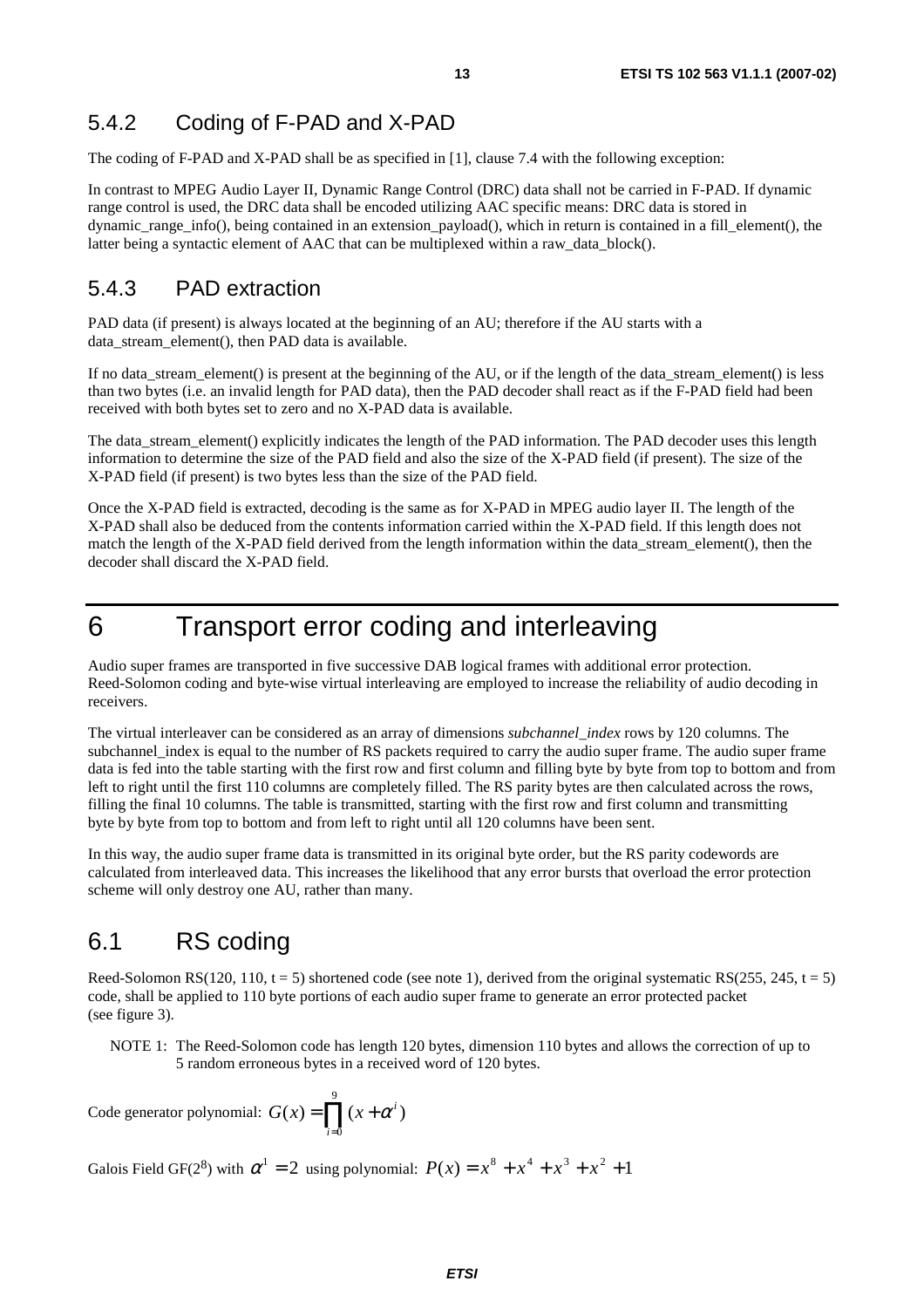NOTE 2: The Galois Field used is the same as is already used in the DMB and DVB specifications, thus allowing the same Galois Field arithmetic blocks to be used, however the code polynomial is shorter due to the fact that  $t = 5$  in this implementation but  $t = 8$  in the DMB/DVB specifications.

The shortened Reed-Solomon code may be implemented by adding 135 bytes, all set to zero, before the information bytes at the input of an RS(255, 245,  $t = 5$ ) encoder. After the RS coding procedure these null bytes shall be discarded, leading to a RS code word of  $N = 120$  bytes.



#### **Figure 3: Error protected packet**

# 6.2 Formation of the coding array

The elements of the coding array,  $C_{[0..(s-1)],[0..109]}$ , shall be filled by the audio super frame bytes,  $A_{[0..(110 \times s)-1]}$ . The position of bytes in the coding array, C, is defined by:

$$
C_{i,j} = A_{i+j\times s}
$$

where:

- $C_{i,j}$  shall be the elements of C with row index *i* [0..(s 1)] and column index *j* [0..109];
- s shall be the subchannel index.

# 6.3 Formation of the parity array

The elements of the parity array, P*i,[0..9]*, shall be the 10 parity check bytes calculated for the information bytes  $C_{i,10..109}$ , where *i* is in the range 0 to (s – 1). The check bytes shall be calculated using the RS(120, 110, t = 5) code described in clause 6.1.

### 6.4 Formation of the output array

The elements of the output array,  $O_{[0..(120 \times s)-1]}$ , shall be filled by the audio super frame bytes,  $A_{[0..(110 \times s)-1]}$  and the error protection bytes  $P_{10..(s-1)1.10..9l}$ .

The position of bytes in the output array, O, is defined by:

$$
O_k = \begin{cases} A_k & 0 \le k < 110 \times s \\ P_{q,r} & 110 \times s \le k < 120 \times s \end{cases}
$$

where:

- $A_k$  shall be the elements of A with index  $k$  [0..(110  $\times$  s) 1];
- $P_{q,r}$  shall be the elements of P with row index  $q = k$  MOD *s* and column index  $r = (k$  DIV *s*) 110;
- *k* shall be the index  $[0..(120 \times s) 1]$  of the output array.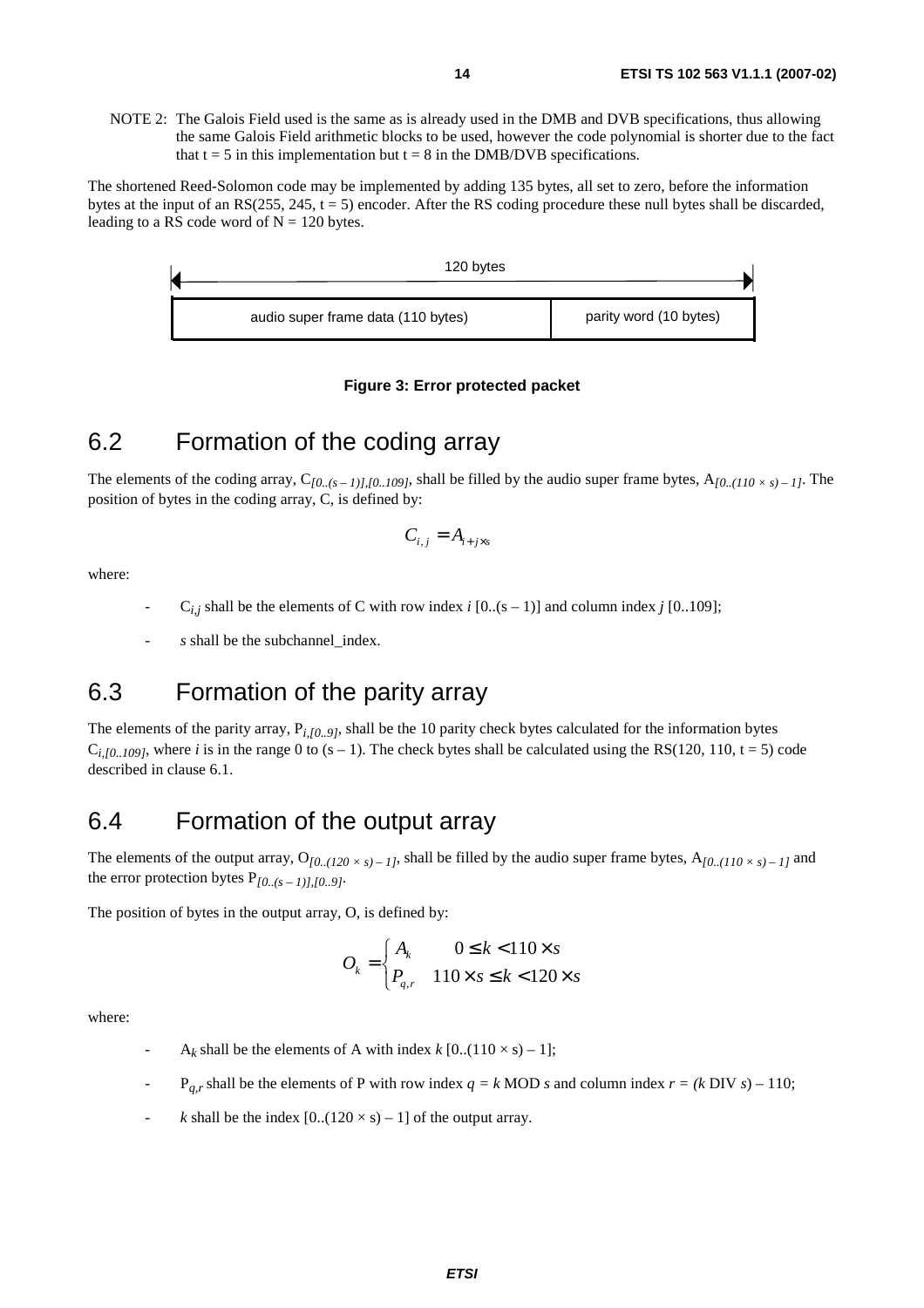### 6.5 Order of data transmission

Data shall be transmitted by reading out the elements of the output array  $O_{[0..(120 \times s) - I]}$ . The bytes shall be read in sequence starting with O*0*.

# 7 Signalling

# 7.1 FIC signalling

AAC audio services are signalled in the same way as Layer II audio services with the exception that the ASCTy carried in FIG  $0/2$  (see [1] clause 6.3.1) is set to the value 1 1 1 1 1 1. It is strongly recommended that only the EEP profiles are used and therefore the long form of FIG 0/1 should be used.

NOTE: The repetition rates and scheduling of FIGs as recommended in TR 101 496-2 (see bibliography) may need to be relaxed in order to accommodate the number of services carried in the ensemble.

### 7.2 Audio parameter signalling

Audio parameters are signalled in the audio super frame header, see clause 5.2.

# 8 Re-configuration

Re-configuration of the DAB multiplex may take place to allow new services to begin broadcasting, others to cease (either temporarily or permanently) or capacity to be exchanged between services (see [1] clause 6.5). Re-configuration of a sub-channel carrying an AAC audio service shall only take place at an audio super frame boundary. For a sub-channel that is reduced in capacity, the change will take place three audio super frames (15 logical frames) before the re-configuration instant. For a sub-channel that remains the same size (for example, by changing CU start address or exchanging bit-rate and protection level) or a sub-channel that is increased in capacity, the change will take place at the re-configuration instant.

NOTE 1: It is recommended that a multiplex containing AAC audio services is managed such that the audio super frames of all AAC audio services are aligned to ease the re-configuration process.

A re-configuration is only signalled when the sub-channel and/or service parameters of the MCI are changed. A change of the audio parameters signalled in the audio super frame header, which does not cause a change to the MCI, is not signalled as a re-configuration.

NOTE 2: When the audio parameters are changed, some interruption to the audio output should be expected. Broadcasters should therefore plan audio parameter changes carefully.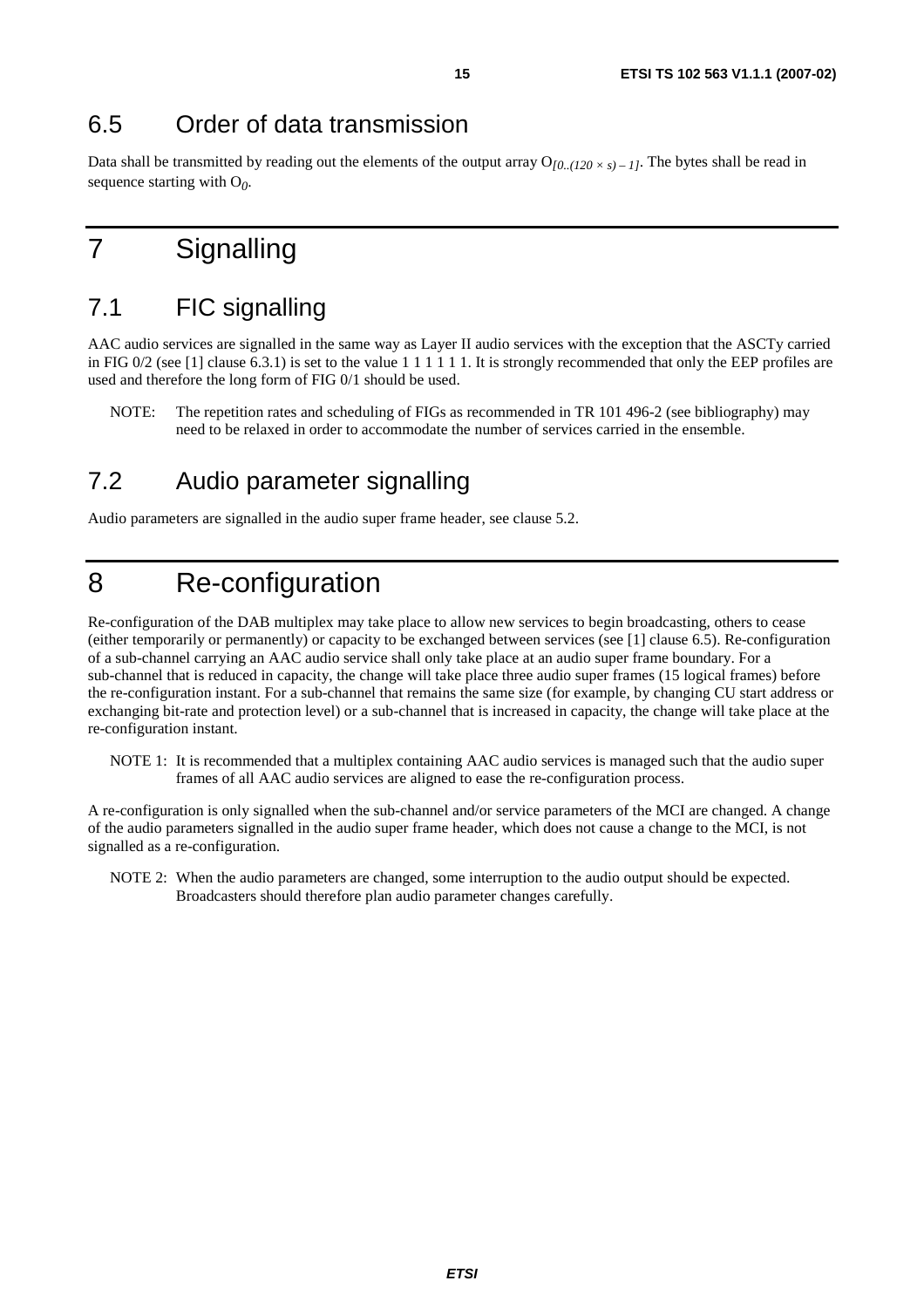# Annex A (normative): Error concealment

For the AAC core decoder and for the SBR and PS tools a description for concealment of erroneous bit streams is given. The error concealment provided by the DAB HE AAC v2 decoder shall provide at least the same level of performance as specified in this annex, but may be enhanced by specific implementations.

Concealment is applied when the transport layer indicates a distorted AU, i.e. the au\_crc fails. If the he\_aac\_super\_frame\_header parameters cannot be correctly recovered, then the boundaries between AUs may be unavailable and one or more au\_crcs may not be able to be determined. In this case concealment is applied to all affected AUs in the audio super frame. There are also various tests (plausibility checks) inside the AAC decoder and the SBR and PS tools. If such a check indicates an invalid bit stream, then concealment is applied to the according decoder stage, too.

# A.1 AAC error concealment

The AAC core decoder includes a concealment function that increases the delay of the decoder by one AU.

Concealment works on the spectral data just before the final frequency to time conversion. In case a single AU is corrupted, concealment interpolates between the preceding and the following valid AUs to create the spectral data for the missing AU. If multiple AUs are corrupted, concealment implements first a fade out based on slightly modified spectral values from the last valid AU. If the decoder recovers from the error condition, the concealment algorithm performs a fade-in on valid spectral values. Fade in might be delayed (suppressed) to deal with error conditions, where only a valid AU here and there is perceived.

# A.1.1 Interpolation of one corrupt AU

In the following, the actual AU is au<sup>[n]</sup>, the corrupt AU to be interpolated is au<sup>[n  $-1$ ] and the last but one AU is</sup> au[n - 2], au[n – 2] is the preceding valid AU for which spectral values have been stored during the processing in the previous call to the decoder.

The determination of window sequence and the window shape of the corrupt AU are described in table A.1.

| window sequence $n-2$                                                 | window sequence n                                                     | window sequence $n-1$ | window<br>shape $n-1$ |
|-----------------------------------------------------------------------|-----------------------------------------------------------------------|-----------------------|-----------------------|
| ONLY LONG SEQUENCE or<br>LONG_START_SEQUENCE or<br>LONG STOP SEQUENCE | ONLY LONG SEQUENCE or<br>LONG_START_SEQUENCE or<br>LONG_STOP_SEQUENCE | ONLY_LONG_SEQUENCE    | 0                     |
| ONLY_LONG_SEQUENCE or<br>LONG_START_SEQUENCE or<br>LONG STOP SEQUENCE | EIGHT SHORT SEQUENCE                                                  | LONG_START_SEQUENCE   | 1                     |
| EIGHT_SHORT_SEQUENCE                                                  | EIGHT SHORT SEQUENCE                                                  | EIGHT_SHORT_SEQUENCE  |                       |
| EIGHT SHORT SEQUENCE                                                  | ONLY_LONG_SEQUENCE or<br>LONG_START_SEQUENCE or<br>LONG STOP SEQUENCE | LONG_STOP_SEQUENCE    | 0                     |

**Table A.1: Interpolated window sequences and window shapes** 

The scalefactor band energies of  $au[n-2]$  and  $au[n]$  are calculated. If the window sequence in one of these AUs is an EIGHT\_SHORT\_SEQUENCE and the final window sequence for  $au[n - 1]$  is one of the long transform windows, the scalefactor band energies are calculated for long block scalefactor bands by mapping the frequency line index of short block spectral coefficients to a long block representation. The new interpolated spectrum is built on a perscalefactorband basis by reusing the spectrum of the older AU,  $au[n-2]$  and multiplying a factor to each spectral coefficient. An exception is made in the case of a short window sequence in au $[n-2]$  and a long window sequence in  $a$ u[n]; here the spectrum of  $a$ u[n] is modified by the interpolation factor. This factor is constant over the range of each scalefactor band and is derived from the scalefactor band energy differences of  $au[n-2]$  and  $au[n]$ . Finally noise substitution is applied by flipping the sign of the interpolated spectral coefficients randomly.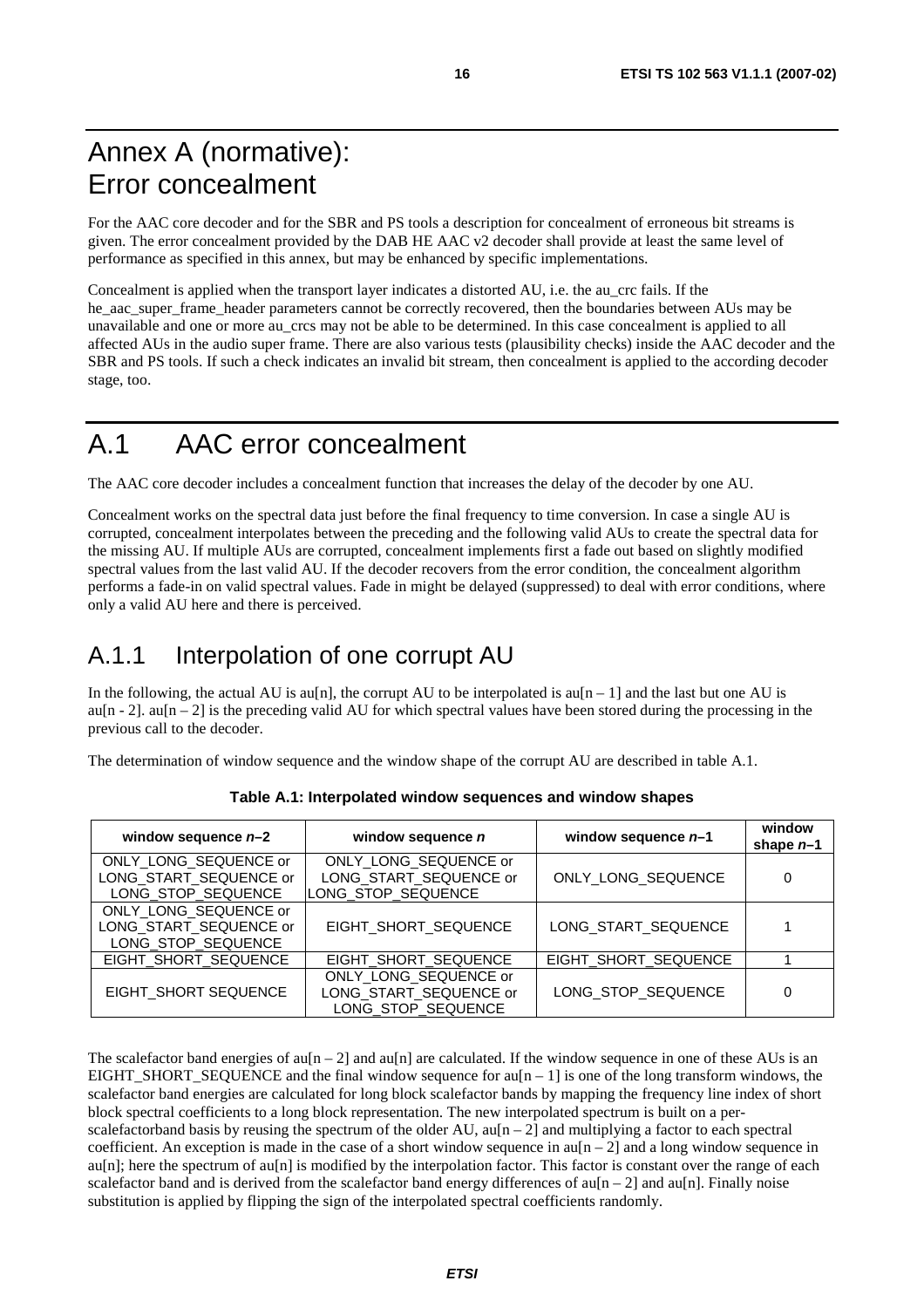### A.1.2 Fade-out and fade-in

Fade-out and fade-in behaviour, i.e. the attenuation ramp, might be fixed or adjustable by the user. The spectral coefficients from the last AU are attenuated by a factor corresponding to the fade-out characteristics and then passed to the frequency-to-time mapping. Depending on the attenuation ramp, the concealment switches to muting after a number of consecutive invalid AUs, which means the complete spectrum will be set to 0.

After recovering from the error condition, the decoder fades in again depending on a ramp-up function possibly different from the ramp-down characteristics. If the concealment has switched to muting, fade-in might be suppressed for a configurable number of AUs to avoid annoying output of non-consecutive individual valid AUs.

## A.2 SBR error concealment

The SBR error concealment algorithm is based on using previous envelope and noise-floor values with an applied decay, as a substitute for the corrupt data. In the flowchart of figure 1 the basic operation of the SBR error concealment algorithm is outlined. If the AU error flag is set, error concealment bitstream data is generated to be used instead of the corrupt bitstream data. The concealment data is generated according to the following:

The time frequency grids are set to:

$$
L_{E}=1
$$

- $\mathbf{t}_{E}(0) = \mathbf{t}_{E}^{T}(L_{E}) numTimeSlots$
- $\mathbf{t}_{E}(1) = numTimeSlots$

$$
-\mathbf{r}(l) = H\mathbf{l} \quad , 0 \leq l < L_{E}
$$

$$
b s\_pointer = 0
$$

- $-L<sub>0</sub>=1$
- $\mathbf{t}_{Q} = \left[ \mathbf{t}_{E}(0), \mathbf{t}_{E}(1) \right]$  $\mathbf{t}_Q = \left[ \mathbf{t}_E(0), \mathbf{t}_E(1) \right]$

The delta coding direction for both the envelope data and noise-floor data are set to be in the time-direction. The envelope data is calculated according to:

$$
\mathbf{E}_{\textit{Delta}}(k,l) = \begin{cases}\n -step & , \mathbf{E}_{\textit{prev}}(k,l) > target \\
step & , otherwise\n\end{cases}, 0 \le k < \mathbf{n}(\mathbf{r}(l)), 0 \le l < L_{\textit{E}}
$$

where:

$$
step = \begin{cases} 2 & ,if \quad bs\_amp\_res = 1 \\ 1 & ,otherwise \end{cases}
$$

$$
target = \begin{cases} \textbf{panOffset}(bs\_amp\_res) & \text{if} \quad bs\_coupling = 1\\ 0 & \text{,} \quad \text{otherwise} \end{cases}
$$

And where *bs\_amp\_res* and *bs\_coupling* are set to the values of the previous AU.

The noise floor data is calculated according to:

$$
\mathbf{Q}_{\text{Delta}}(k,l) = 0 \quad , \begin{cases} 0 \le l < L_0 \\ 0 \le k < N_0 \end{cases}
$$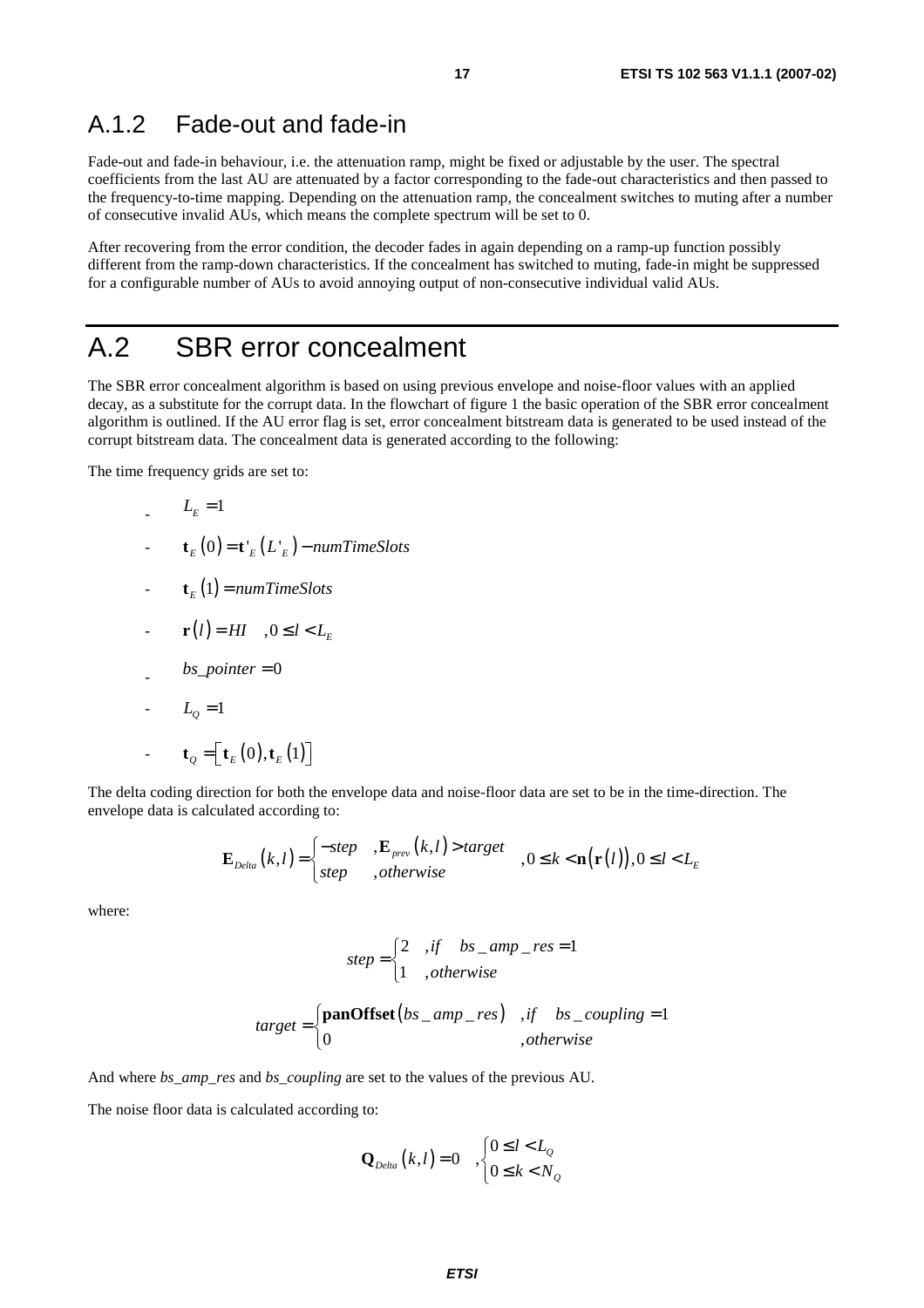Furthermore, the inverse-filtering levels in *bs\_invf\_mode* are set to the values of the previous AU, and all elements in *bs\_add\_harmonic* are set to zero.

If the AU error flag is not set, the present time grid and envelope data may need modification if the previous AU was corrupt. If the previous AU was corrupt, the time grid of the present AU is modified in order to make sure that there is a continuous transition between the AUs. The envelope data for the first envelope is modified according to:

$$
\mathbf{E}_{\textit{mod}}\left(k,0\right) = \mathbf{E}\left(k,0\right) + a \cdot \log_2\left(\frac{\mathbf{t}_{E}\left(1\right) - \mathbf{t}_{E}\left(0\right)}{\mathbf{t}_{E}\left(1\right) - \textit{estimated\_start\_pos}}\right), \quad 0 \leq k < \mathbf{F}\left(\mathbf{r}\left(l\right),0\right)
$$

where:

*estimated* \_*start* \_ *pos* = 
$$
t'_{E}(L'_{E})
$$
 – *numberTimeS*lots

After the delta coded data has been decoded, a plausibility check is performed to make sure that the decoded data is within reasonable limits. For the envelope data, the logarithmic values shall be within the limits:

$$
\mathbf{E}(k,l) \leq \begin{cases} 35 & \text{ampRes} = 0\\ 70 & \text{ampRes} = 1 \end{cases}
$$

Otherwise the AU will be considered corrupt.

The time grids are also verified according to the following rules (if any of the below is true the AU is considered to be corrupt):

- $L_{\scriptscriptstyle E}$  <1
- $-L_{E} > 5$
- $-L_0 > 2$
- $\mathbf{t}_E(0) < 0$
- $\mathbf{t}_{F}(0) \geq \mathbf{t}_{F}(L_{F})$
- $t_{E}(0) > 3$
- $\mathbf{t}_{E} (L_{E}) < 16$
- $\mathbf{t}_E(L_E) > 19$
- $\mathbf{t}_{E}(l) \ge \mathbf{t}_{E}(l+1), 0 \le l \le L_{E}$
- $\frac{l_4}{l_1} > L_{\rm E}$
- $L_{\rm F} = 1$  *AND*  $L_{\rm O} > 1$
- $-\mathbf{t}_{o}(0) \neq \mathbf{t}_{E}(0)$
- **t**<sub>0</sub> $(L_0) \neq t_E(L_E)$
- $\mathbf{t}_o(l) \ge \mathbf{t}_o(l+1), 0 \le l \le L_o$
- all elements of  $\mathbf{t}_O$  are not among the elements of  $\mathbf{t}_E$

If the plausibility check fails, the AU error flag is set and the error concealment outlined above is applied.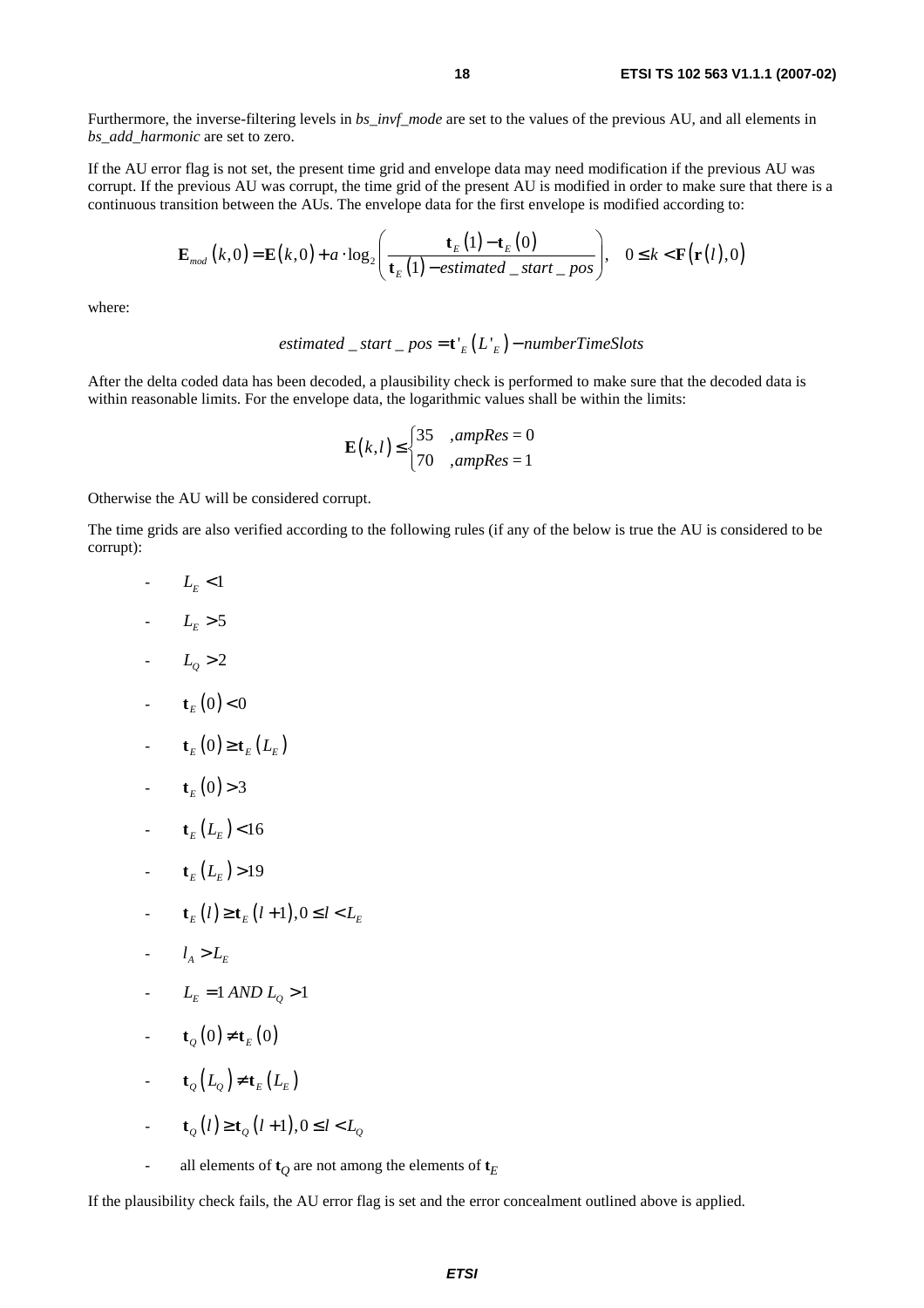

**Figure A.1: SBR error concealment overview** 

# A.3 Parametric stereo error concealment

Parametric stereo error concealment is based on the fact that the stereo image is quasi stationary. The concealment strategy keeps the Parametric Stereo settings from the last valid AU until a new set of Parametric Stereo settings can be decoded from a valid AU.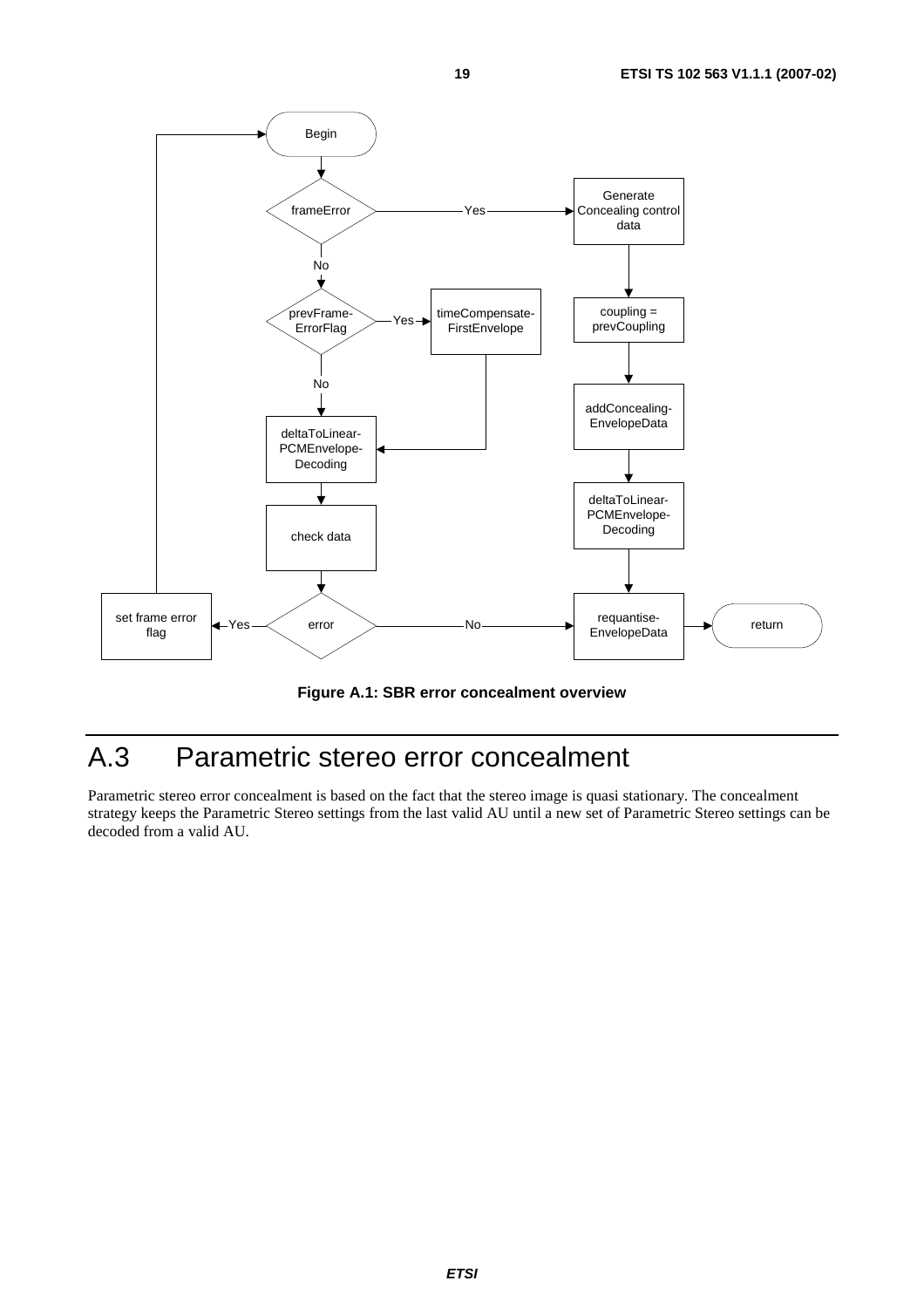# Annex B (informative): Implementation tips for PAD insertion

To reduce the data rate needed for PAD, the following optimizations on encoder side should be made:

• If no PAD is inserted (neither F-PAD, nor X-PAD information is available), then no data\_stream\_element() encapsulating the PAD data should be added to the access unit. A value of 0 for the F-PAD field is equivalent to "no F-PAD information is available".

For low audio bit rates, it is important to take into account that additional (X-)PAD data will reduce the bit rate for the audio and thus the audio quality. For low audio bit rates, even the bit rate for dynamic labels might become significant. It is not just the average (X-)PAD data rate that should be taken into account, but especially for low audio bit rates, also the "burstiness" of (X-)PAD data insertion should be taken into consideration.

If the exact timing for X-PAD insertion is not important (it is not important for most multimedia information such as dynamic labels) and low audio bit rates are used, then the following should be considered:

- The bit rate used for PAD depends on the total number of used bytes (including encapsulation and F-PAD) per audio super frame. It might sometimes be more efficient to use one single big X-PAD field in one audio super frame than to use multiple smaller X-PAD fields in the same audio super frame;
- Some multimedia data is broadcast in bursts (e.g., if one dynamic label with title/artist information is broadcast every 15 seconds). The impact on the audio quality is reduced if such a burst is spread over multiple audio super frames instead of just one (e.g., a label of 32 bytes could be broadcast within one audio super frame or spread over 4 audio super frames with only about one fourth of the X-PAD capacity used per audio super frame).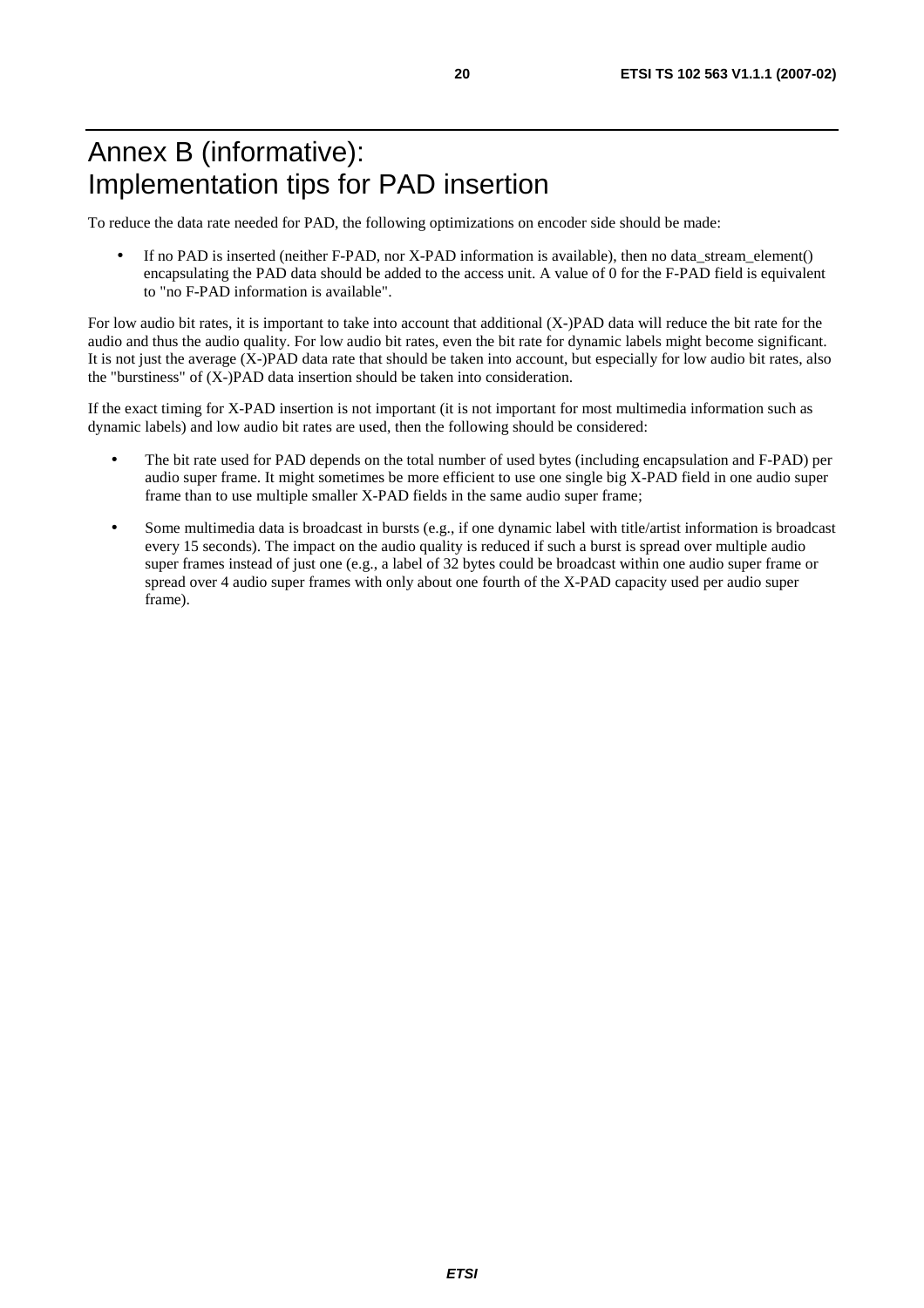# Annex C (informative): Synchronizing to the audio super frame structure

Before the receiver can decode an audio super frame, it must first concatenate five consecutive DAB frames to build the audio super frame. The receiver must therefore be able to determine which five consecutive DAB frames within a sub channel constitute an audio super frame.

Synchronization is needed when the receiver switches to an audio sub-channel, or when the receiver detects a loss of synchronization (i.e. too many consecutive audio super frames with uncorrectable errors in the audio super frame header).

This synchronization process must be fast and reliable. Reliability also implies that the receiver is able to synchronize to the audio super frame structure even in the presence of reception errors.

The synchronization comprises multiple steps:

- 1) At least 5 DAB frames are stored one after the other into the audio super frame buffer. This step takes  $d \times 24$  ms, where d is the number of DAB frames that are added to the audio super frame buffer. d is at least 5, so this step takes at least 120 ms.
- 2) A first test is used to check if the first DAB frame in the audio super frame buffer might be the beginning of an audio super frame. If that is not the case, go to step 4.
- 3) It is checked whether the first five DAB frames are a valid audio super frame (i.e., the first DAB frame contains a valid audio super frame header). The receiver does the RS decoding to correct all reception errors (if there were any) and then checks whether the header checksum is correct; for this test, the Fire code is used for error detection only. If that is the case, then the first valid audio super frame was received. Synchronization is completed.
- 4) If the first DAB frame of the audio super frame buffer is not a valid beginning of an audio super frame, then the first DAB frame is removed from the audio super frame buffer and the next received DAB frame is added to the end of the audio super frame buffer. DAB frames are received every 24 ms. We then restart at step 2.

Fast synchronization implies that the check for a valid audio super frame (step 2 and 3) can be made every 24 ms (i.e. for every received DAB frame it is possible to check whether it could be the beginning of an audio super frame). This is needed to ensure that the synchronization process is able to synchronize to the first occurrence of an audio super frame.

Depending on the receiver implementation, step 3 may be time consuming. If the time to check for a valid audio super frame (including the RS decoding) is longer than 24 ms (the time when the next DAB frame is received), then step 2 is needed to make a fast prefiltering. The time consuming step 3 is then only needed when the first DAB frame in the audio super frame buffer is very likely the beginning of an audio super frame.

Step 2 could use the Fire code in error detection mode in order to check for a valid audio super frame header even in the presence of errors in the super frame header. If the Fire code detects too many errors (i.e. more errors that it could correct), then the first DAB frame probably does not contain the beginning of an audio super frame.

- NOTE 1: This check will detect all audio super frame headers with no errors or an error burst of up to 6 bits, however, it might sometimes wrongly assume to have found a valid super frame header. But still the use of the Fire code reduces the number of frames that the time consuming step 3 needs to test.
- NOTE 2: This check will not detect an audio super frame header with more errors than the Fire code could correct. In such a case, the synchronization is delayed by one audio super frame (120 ms). This happens even if RS decoding (step 3) is able to correct the errors in the super frame header.

Step 2 could do the RS decoding progressively. It would use  $d = 5$  for step 1. It would first decode just the RS codewords that protect (among other bytes) the first 11 bytes of the audio super frame, these 11 bytes are protected by the super frame header Fire code (Note: for bitrates below 96 kbps this already implies that all RS codewords are decoded, so this optimization step only makes sense for higher bit rates). In the next step the Fire code is used to check whether a valid audio super frame header is present at the beginning of the potential audio super frame. For this check, the Fire code is used for error detection only.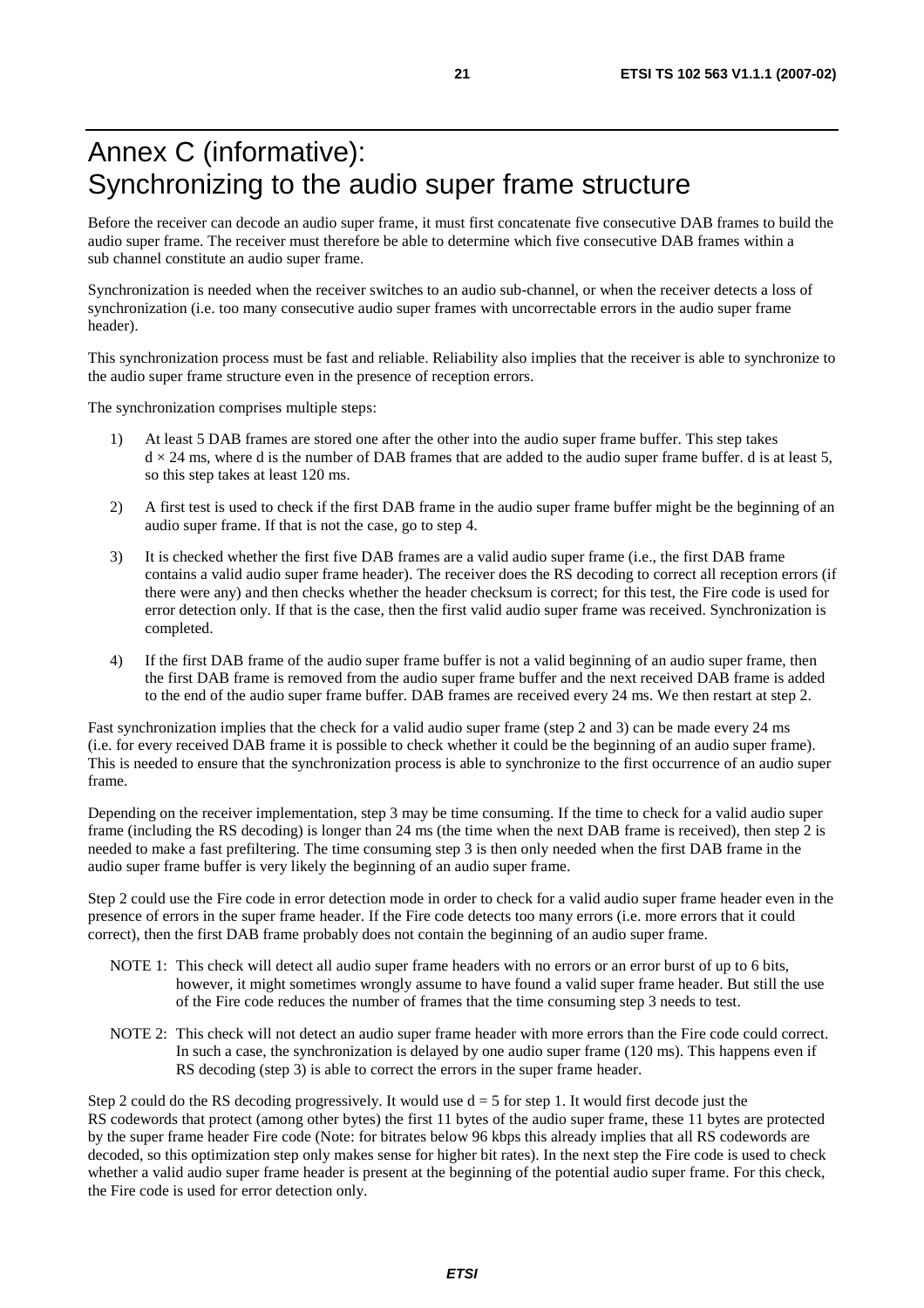If a receiver has hardware RS decoding and step 3 is very fast (i.e. fast enough to do the RS decoding and checking for a valid audio super frame in less than 24 ms), then the receiver should use  $d = 5$  for step 1 and check for a valid audio super frame every 24 ms (i.e. every time a DAB frame is received). Step 2 would not be used. This assures a fast and very reliable synchronization.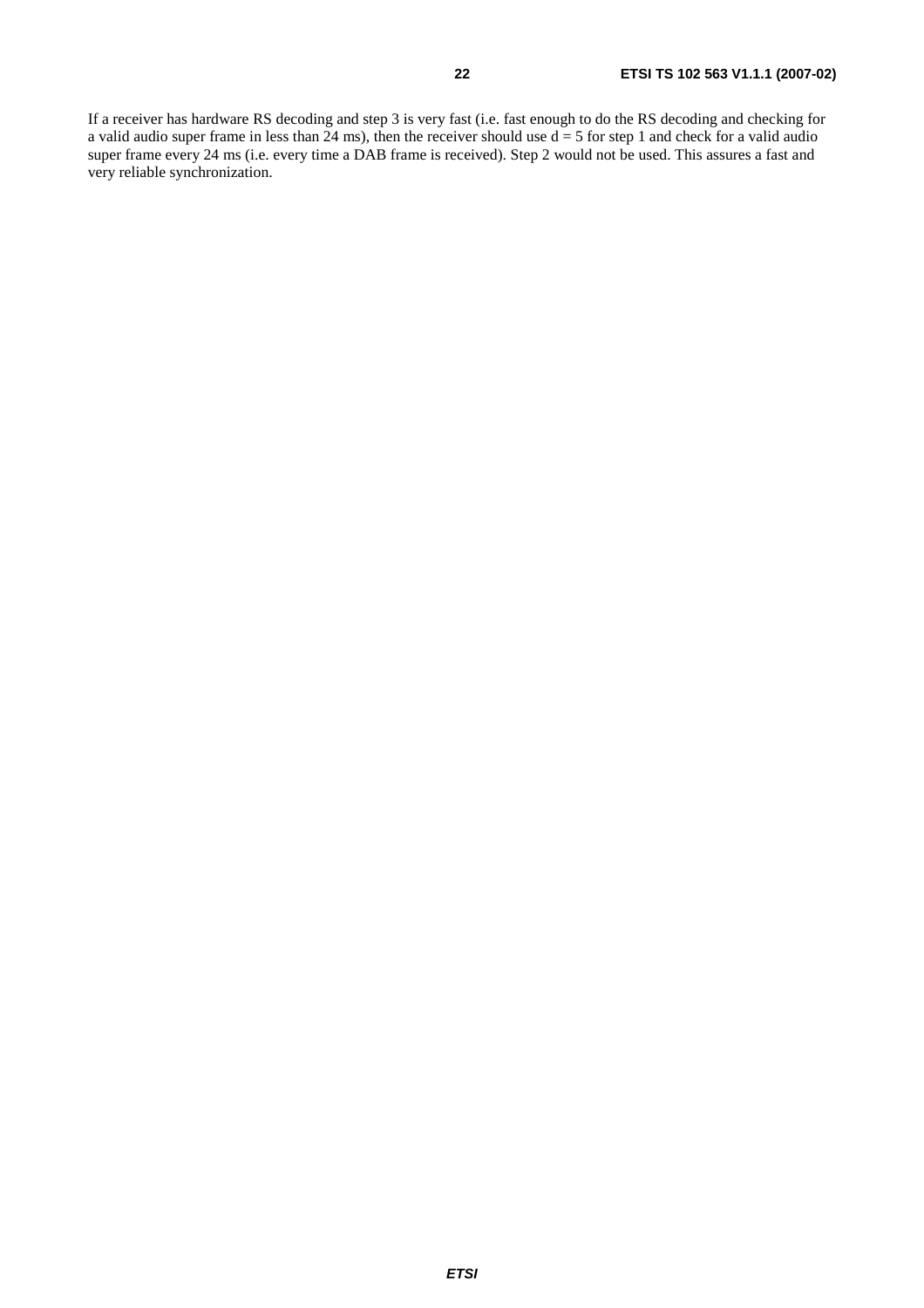# Annex D (informative): Processing a super frame

Once synchronization to the audio super frame structure is achieved (see annex C), the decoder will process super frame after super frame.

The following steps will be performed:

- 1) First the RS decoding of the super frame is performed. Usually it will be possible to correct all reception errors (if any).
- 2) Then the Fire code is used (error detection only) to check if there are errors in the super frame header. If there are errors, a single burst error of up to 6 bits can be corrected by the Fire code (error correction mode).
- 3) If the RS decoding indicates no errors or a correctable number of errors and the Fire code (error detection mode) detects no error then it is safe to extract the audio parameters from the current audio super frame. These audio parameters are then stored.
- 4) If either RS or Fire code (error detection mode) indicate uncorrectable errors, then the receiver should not extract the audio parameters from the current audio super frame, but use the audio parameters extracted from an audio super frame where the RS decoding indicated no error or a correctable number of errors and the Fire code (error detection mode) indicated no error (i.e. the receiver assumes that the audio parameters are unchanged).
- 5) The audio parameters are evaluated to determine the number of AUs per audio super frame and the configuration of the audio decoder and the DAC.
- 6) If the Fire code (error detection mode) detected an error in the super frame header, then the error correction capability of the Fire code may be used to try correcting an error burst of up to 6 bits in the super frame header. At this stage, additional information from the RS decoding process may be evaluated (e.g. if one RS codeword contained uncorrectable errors, but all other RS codewords could be corrected, then this information may be used by the Fire code decoder).

The decoder then iterates over the au\_start parameters. The first AU starts immediately after the super frame header; the last AU ends at the super frame end.

For all au\_start values, the decoder first does a sanity check. All au\_start values must be between au\_start[0] and audio\_super\_frame\_size.

To extract au[n], both au\_start[n] and au\_start[n + 1] must pass the sanity check; au\_start[n] must also be smaller than au start[ $n + 1$ ].

NOTE: A corrupted au start value will cause the loss of two adjacent AUs.

From au\_start[n] and au\_start[n + 1] the decoder derives offset and length of the AU within the audio super frame. Then the au\_crc is checked. If the CRC check detects an error, then the AU is concealed. If the CRC is correct, then the AU is decoded, see annex A.

If too many consecutive AUs must be concealed, then the decoder will assume a synchronization loss and restart the synchronization process, see annex C.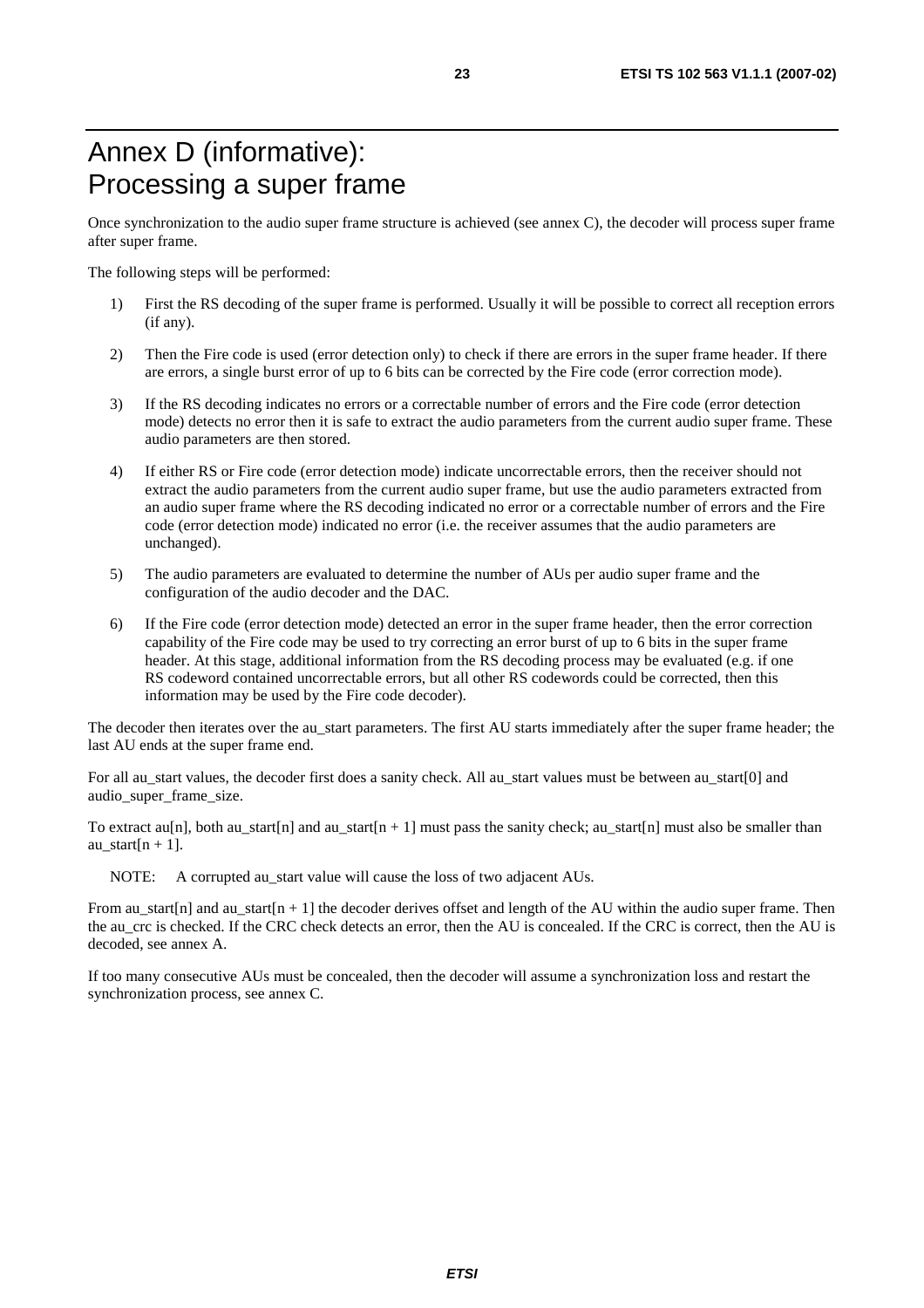# Annex E (informative): Bit-rate available for audio

The capacity available for audio (including PAD) is tabulated in table E.1 for reference.

| <b>Subchannel</b> | Sub-channel | Bit-rate available for audio (bps) |                        |         |         |
|-------------------|-------------|------------------------------------|------------------------|---------|---------|
| index, s          | size (kbps) |                                    | AAC core sampling rate |         |         |
|                   |             | 16 kHz                             | 24 kHz                 | 32 kHz  | 48 kHz  |
|                   | 8           | 6733                               | 6533                   | 6 2 6 7 | 5 800   |
| $\overline{c}$    | 16          | 14 067                             | 13867                  | 13 600  | 13 133  |
| 3                 | 24          | 21 400                             | 21 200                 | 20 933  | 20 467  |
| 4                 | 32          | 28 733                             | 28 533                 | 28 267  | 27 800  |
| 5                 | 40          | 36 067                             | 35 867                 | 35 600  | 35 133  |
| 6                 | 48          | 43 400                             | 43 200                 | 42 933  | 42 467  |
| 7                 | 56          | 50 733                             | 50 533                 | 50 267  | 49 800  |
| 8                 | 64          | 58 067                             | 57867                  | 57 600  | 57 133  |
| 9                 | 72          | 65 400                             | 65 200                 | 64 933  | 64 467  |
| 10                | 80          | 72 733                             | 72 533                 | 72 267  | 71 800  |
| 11                | 88          | 80 067                             | 79 867                 | 79 600  | 79 133  |
| 12                | 96          | 87 400                             | 87 200                 | 86 933  | 86 467  |
| 13                | 104         | 94 733                             | 94 533                 | 94 267  | 93 800  |
| 14                | 112         | 102 067                            | 101 867                | 101 600 | 101 133 |
| 15                | 120         | 109 400                            | 109 200                | 108 933 | 108 467 |
| 16                | 128         | 116 733                            | 116 533                | 116 267 | 115 800 |
| 17                | 136         | 124 067                            | 123 867                | 123 600 | 123 133 |
| 18                | 144         | 131 400                            | 131 200                | 130 933 | 130 467 |
| 19                | 152         | 138 733                            | 138 533                | 138 267 | 137 800 |
| 20                | 160         | 146 067                            | 145 867                | 145 600 | 145 133 |
| 21                | 168         | 153 400                            | 153 200                | 152 933 | 152 467 |
| 22                | 176         | 160 733                            | 160 533                | 160 267 | 159 800 |
| 23                | 184         | 168 067                            | 167867                 | 167 600 | 167 133 |
| 24                | 192         | 175 400                            | 175 200                | 174 933 | 174 467 |

### **Table E.1: Bit-rate available for audio (including PAD)**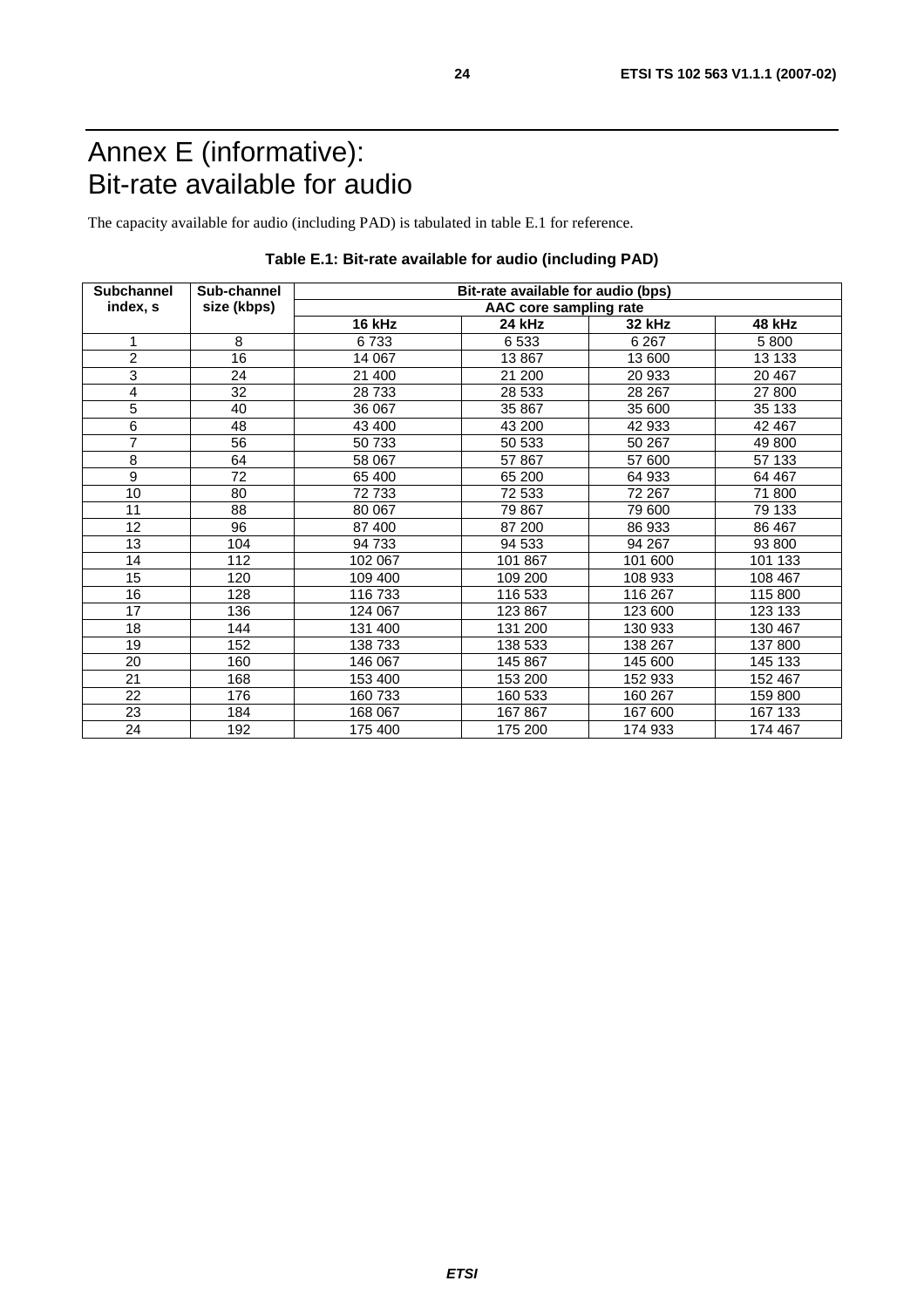# Annex F (informative): Bibliography

ETSI TR 101 496-2: "Digital Audio Broadcasting (DAB); Guidelines and rules for implementation and operation; Part 2: System features".

ISO/IEC 23003-1: "Information technology - MPEG audio technologies - Part 1: MPEG Surround".